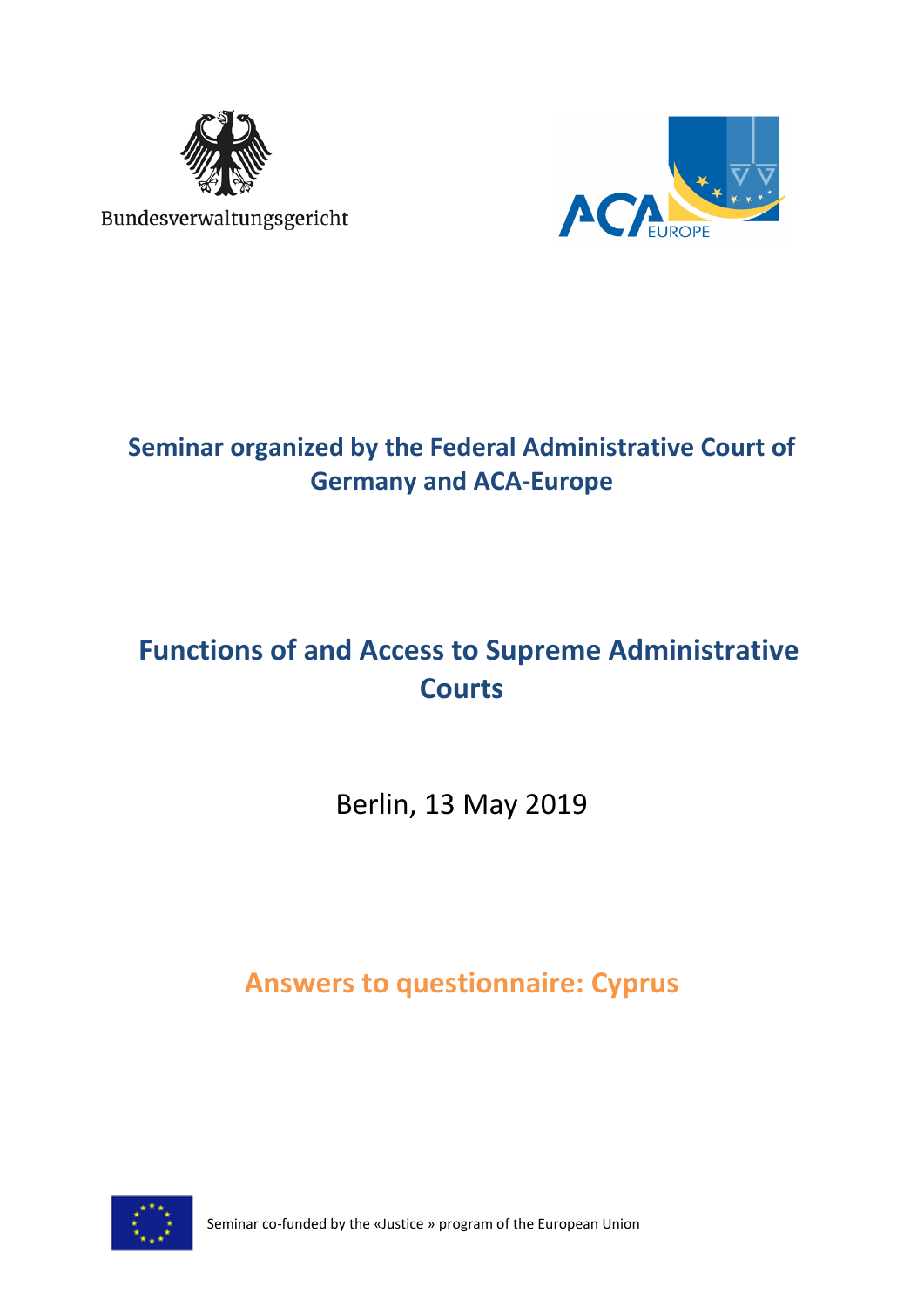Mr. Justice Leonidas Parparinos, Supreme Court of Cyprus

## **ACA Europe Questionnaire on Functions of and access to Supreme Administrative Courts**

#### **I. Functions of the Supreme Administrative Court (SAC)**

1. a) The Court System of the Republic of Cyprus entails a two-tier structure. The Supreme Court and the lower, first instance courts. The Supreme Court is the highest court in the Republic. The first instance judicial review jurisdiction was vested in the Supreme Court, under Article 146 of the Constitution, until the end of 2015. The Constitutional amendment of 2015 placed the competence and jurisdiction to the newly-founded Administrative Court, as a court of first instance, and in the Supreme Court as the appellate court of last instance. The Administrative Court commenced its operation in January 2016 and assumed the originating jurisdiction assigned to the Supreme Court by Article 146 of the Constitution.

Special mention should be made to the fact that a process for the establishment of an International Protection Administrative Court is underway. In fact, the International Protection Administrative Court Act of 2018 has been enacted to fully harmonise national law with the Directive 2013/33/EU. Currently, the selection process of the most suitable judges to be appointed is about to be completed. The new Court is expected to operate within 2019.

b) The Supreme Court carried on the first instance judicial review jurisdiction, until the end of 2015. The Constitutional amendment of 2015 placed the competence and jurisdiction to the newly-founded Administrative Court, as a court of first instance, and in the Supreme Court as the appellate court of last instance. Hence, after the eighth Constitutional amendment of 2015, the Supreme Court exercises only the appellate administrative jurisdiction as the appellate court of last instance.

c) As aforementioned, the appellate revisional jurisdiction is exercised by the Supreme Court as the court of last instance. The Supreme Court however, is empowered to hear at first instance the following type of cases, which do not however relate to its appellate judicial review jurisdiction:

• It has jurisdiction to hear Admiralty cases both at first and last instance. At first instance, the case is heard by a single judge and on appeal by the Full Bench of the Supreme Court.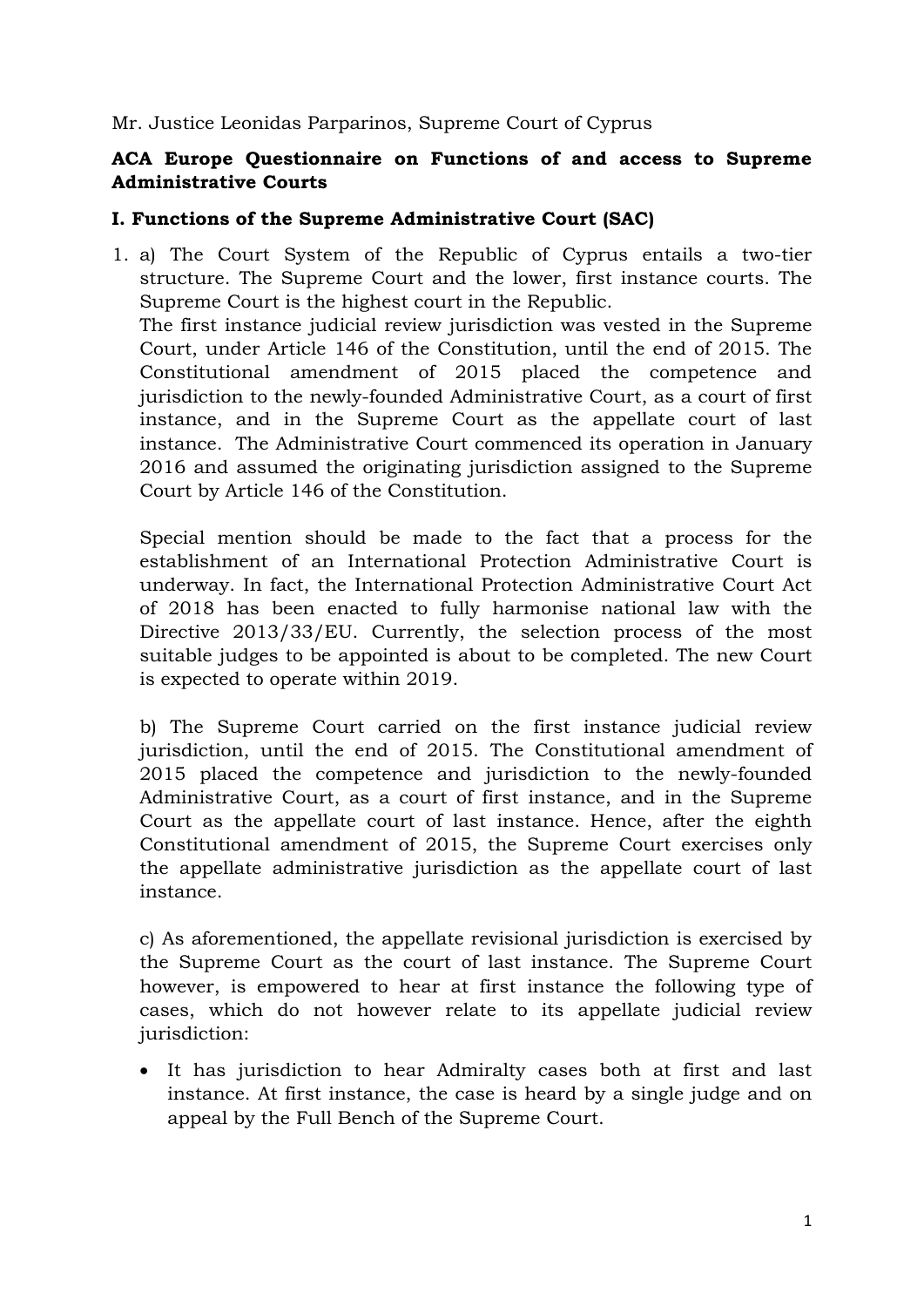• It has exclusive jurisdiction to issue Prerogative orders, namely the prerogative orders of Habeas Corpus, Certiorari, Mandamus, Prohibition and Quo Warranto.

d) The Court's first instance caseload takes up approximately 22% of its entire caseload. This percentage includes admiralty, civil and criminal applications, which are heard by the Supreme Court at first instance.

2. a) Civil appeals (34%) and Criminal appeals (29%) make up a large group of cases within the overall workload of the Court. Civil and Criminal appeals are adjudicated by panels of three (3) Justices. Furthermore, the Supreme Court Justices also hear Admiralty cases both at first and last instance. At first instance, the case is heard by a single judge and on appeal by the Full Bench (five Justices) of the Supreme Court. Admiralty cases make up approximately 4% of the overall workload of a single Supreme Court Justice. Lastly, prerogative orders heard at first instance make up about 18% of a Justice's workload.

b) The categories mentioned in the answer to Question 2.a) relate to different types of jurisdictions of the Supreme Court and do not fall into the sphere of its appellate judicial review jurisdiction. For this reason, no comparison can be made between them and the judicial review appeals as to their complexity and amount of time required in dealing with them.

3. a) By virtue of section 13 of the **Administrative Court's Act of 2015**, judgments of the Administrative Court can be appealed to the Supreme Court, on points of law only<sup>[1](#page-2-0)</sup>.

Bearing this in mind, a distinction will need to be made. The Administrative Court, as a first instance court, has jurisdiction to review a decision on both points of law and fact. Τhe Administrative Courts' powers are limited to testing the legality and not the correctness of administrative decisions. Two exceptions exist under the **Administrative Court's Law of 2015***.* In asylum and tax cases, the Administrative Court has jurisdiction to review both the legality and the correctness of the decision*,* and can substitute the Administration's decision with its own*.* In such cases, on appeal, the Supreme Court, will only go as far as to review the first instance judgment on points of law only, unless the findings of the Administrative Court as to the facts of the case were drawn by a misinterpretation/misguidance of the law or they contrast the evidence/content of the administrative file or of evidence heard during trial or the findings of fact are not sustainable[2](#page-2-1).

<span id="page-2-0"></span> $1$  Section 13 of the Administrative Court's Act of 2015, N. 131(I)/2015

<span id="page-2-1"></span> $2$  Cyprus' Administrative Law Manual, Nicos Charalambous, 2016, 3<sup>rd</sup> edition, Page 53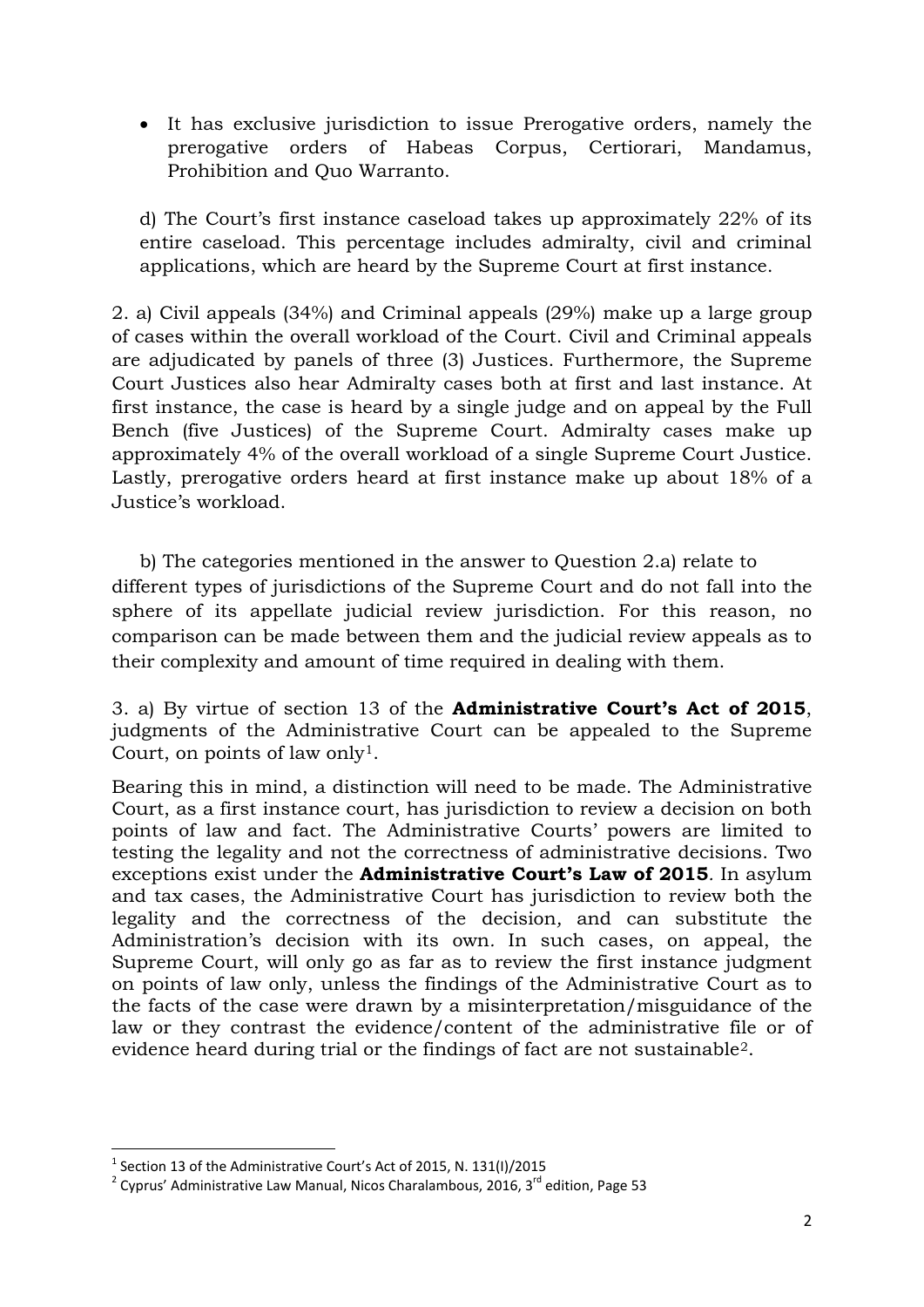Furthermore, it is settled precedent law that issues not raised during the first instance proceedings cannot be raised on appeal, with the exception of public order grounds that may be raised by the court on its own motion[3.](#page-3-0)

4. First, the Supreme Court is the Appellate Revisional Court, empowered to hear appeals against decisions of the Administrative Court. Judgments of the Administrative Court may be appealed to the Supreme Court on points of law only. In exercising its jurisdiction as an Appellate Administrative Court, the court sits in formations of three (3) Justices.

Furthermore, the common-law system, based on the principle of *stare decisis* means that the judiciary should assign similar outcomes to similar cases[4](#page-3-1). The doctrine of precedent law is a fundamental pillar of law, interlinked with *legal certainty* (predictability) and the *rule of law*[5.](#page-3-2) When issues of divergence or deviation from precedent law arise, they are dealt with by an enlarged Bench or by the Full Bench of the Supreme Court and not by a panel of special formation. The Plenary of the Supreme Court may depart from its own earlier precedent if the decision was taken *per incuriam* or there have been material changes in circumstances in the application of the legal principle(s) in issue. The discretion for departure widens when constitutional or administrative law issues are concerned[6.](#page-3-3)

Moreover, the Supreme Court has the power to make its own Rules of Procedure as well as Rules of Procedure regulating the procedure before lower courts. **Articles 135, 163 and 164 of the Constitution** together with **section 17 of the Administration of Justice Law of 1964**, regulate the practice and procedure of the Courts[7](#page-3-4). The power of the Supreme Court to regulate the procedures and practice is very wide.

5. a) and b) The Supreme Court does not exercise first instance judicial review (revisional) jurisdiction. It is the Appellate Revisional Court, empowered to hear appeals against decisions of the Administrative Court.

In fact, the Supreme Court carried on the first instance judicial review jurisdiction, until the end of 2015. The Constitutional amendment of 2015

<span id="page-3-0"></span><sup>&</sup>lt;sup>3</sup> Avraamidou v. CYBC (2008) 3 C.L.R. 88, Republic v. Koukkouri and others (1993) 3 C.L.R. 598, Raju Banik v. Refugees Review Authority (2012) 3 C.L.R. 50, Georghios Economides v. Republic (1998) 3 C.L.R. 47, 52, Lavar Shipping Ltd v. Republic (2013) 3 C.L.R. 260, Triantafyllides and others v. Republic (1993) 3 C.L.R. 429, 439, Kyprianou v. Republic (1993) 3 C.L.R. 510, 516

<span id="page-3-1"></span><sup>4</sup> Ronald Watts and others v. Laouri and others, Civil Appeal 319/2008, 7/7/2014 (majority ruling), Republic v. Demetriades (1977) 3 C.L.R. 213, 263-264, Nicolaou and others v. Nicolaou and others (No. 2) (1992) 1B C.L.R. 1338, 1405-1406, Republic and others v. Yiallourou and others (1995) 3 C.L.R. 363, 373-374, Mavrogenis v. House of Representatives and others (No. 3) (1996) 1 C.L.R. 315, 332-337, Koulounti and others v. House of Representatives and others (1997) 1B C.L.R. 1026, 1105, Vironas v. Republic (1999) 3 C.L.R. 77, 85, Christos Hadjikyriakou Properties Ltd v. Republic (2001) 3B C.L.R. 901, 905, Antenna TV Ltd and others v. CY.T.A. and others (2002) 3 C.L.R. 793, 809-811, Panayides Contracting Ltd v. Charalambous (2004) 1A C.L.R. 416, 488 and Investylia Public Company Ltd v. Tseriotis, Civil Appeal 9/2009 and 10/2009, 13/3/2013

<span id="page-3-2"></span><sup>&</sup>lt;sup>5</sup> Ronald Watts and others v. Laouri and others, Civil Appeal 319/2008, 7/7/2014 (majority ruling), Republic and others v. Yiallourou and others (1995) 3 C.L.R. 363<br>
<sup>6</sup> Ronald Watts and others v. Yianni Laouri, Civil Appeal 319/2008, 7/7/2014 (Full Bench)

<span id="page-3-4"></span><span id="page-3-3"></span><sup>7</sup> Panayiotis Georghiou (Catering) Ltd v. Republic (1996) 3 C.L.R. 323, Application Gennaro Perella, Civil Appeal 9169, 14/4/1995 (plenary)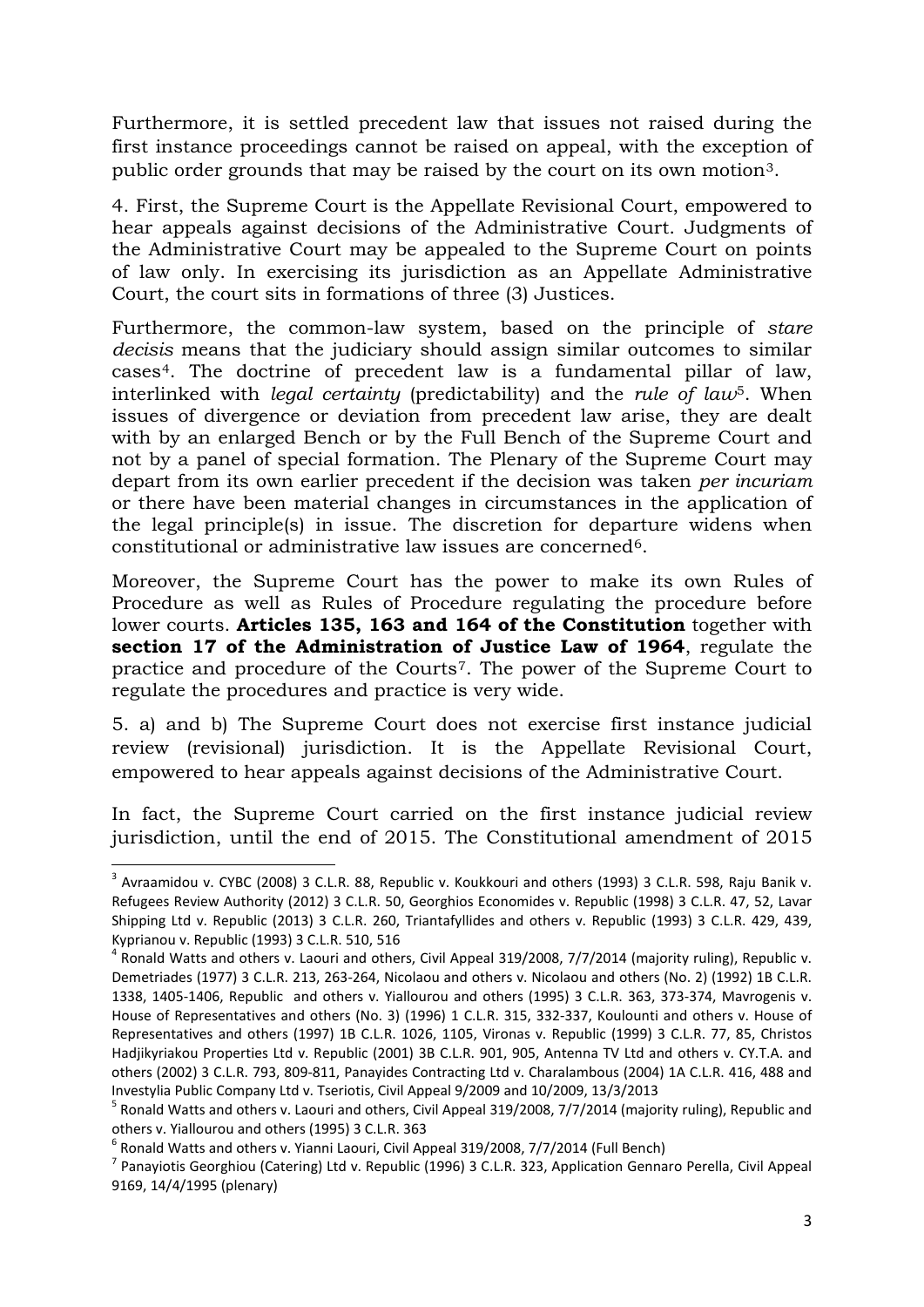placed the competence and jurisdiction to the newly-founded Administrative Court, as a court of first instance, and in the Supreme Court as the appellate court of last instance. Hence, after the eighth Constitutional amendment of 2015, appellate administrative jurisdiction is exercised by the Supreme Court as the appellate court of last instance. Under section 13 of the **Administrative Court's Law of 2015** and section 11 of the **Administration of Justice Law of 1964**, in exercising its jurisdiction as an Appellate Administrative Court, the Supreme Court sits in formations of three (3) Justices. However, on appeals against decisions of a Supreme Court Justice, adjudicated when exercising its originating jurisdiction (that is before the eighth amendment of the Constitution), the Supreme Court sits in formations of five (5) Justices. Appeals raising issues of uppermost importance or issues of constitutionality are heard by the Full Bench of the Supreme Court. Issues of constitutional nature are always heard by the plenary.

6. a) and b) For reasons of clarity, a brief, historical background follows:

Cyprus became an independent state on 16th of August of 1960. The Constitution of 1960, establishes 2 Supreme Courts:

- (a) The Supreme Constitutional Court, and
- (b) The High Court of Justice

The competence and exclusive jurisdiction for judicial review was vested in the Supreme Constitutional Court. However, intercommunal upheavals that took place between 1960 and 1964 and the decision of the Turkish-Cypriot leadership to withdraw all participation from the constitutional functions, had grave consequences to Constitutional order. In fact, the judiciary and the State were paralysed. It is for this reason, that the Law of Necessity was invoked to secure state survival and the **Administration of Justice (Miscellaneous Provisions) Law of 1964**, was enacted to secure the functionality of the Judiciary to enable it to fulfil its constitutional role. The changes made by the Act, affected, *inter alia*, the exercise of judicial review under Article 146. The 1964 Act assigned jurisdiction to a single Justice of the Supreme Court, subject to an appeal to a Bench of at least three (3) Justices of the Supreme Court, a provision which was amended in 1991, in order for the appellate jurisdiction to be exercised by a Bench of five (5) Justices of the Supreme Court.

The constitutionality of the aforementioned Act was tested before the Supreme Court in the famous case of **Attorney General v. Moustafa Ibrahim of 1964**. In **Ibrahim**, the Court unanimously held that the Law of Necessity justified the creation of the present-day, unified Supreme Court.

The present-day, unified Supreme Court's has hence, a plethora of powers and jurisdictions. There is a constitutional role of the Supreme Court in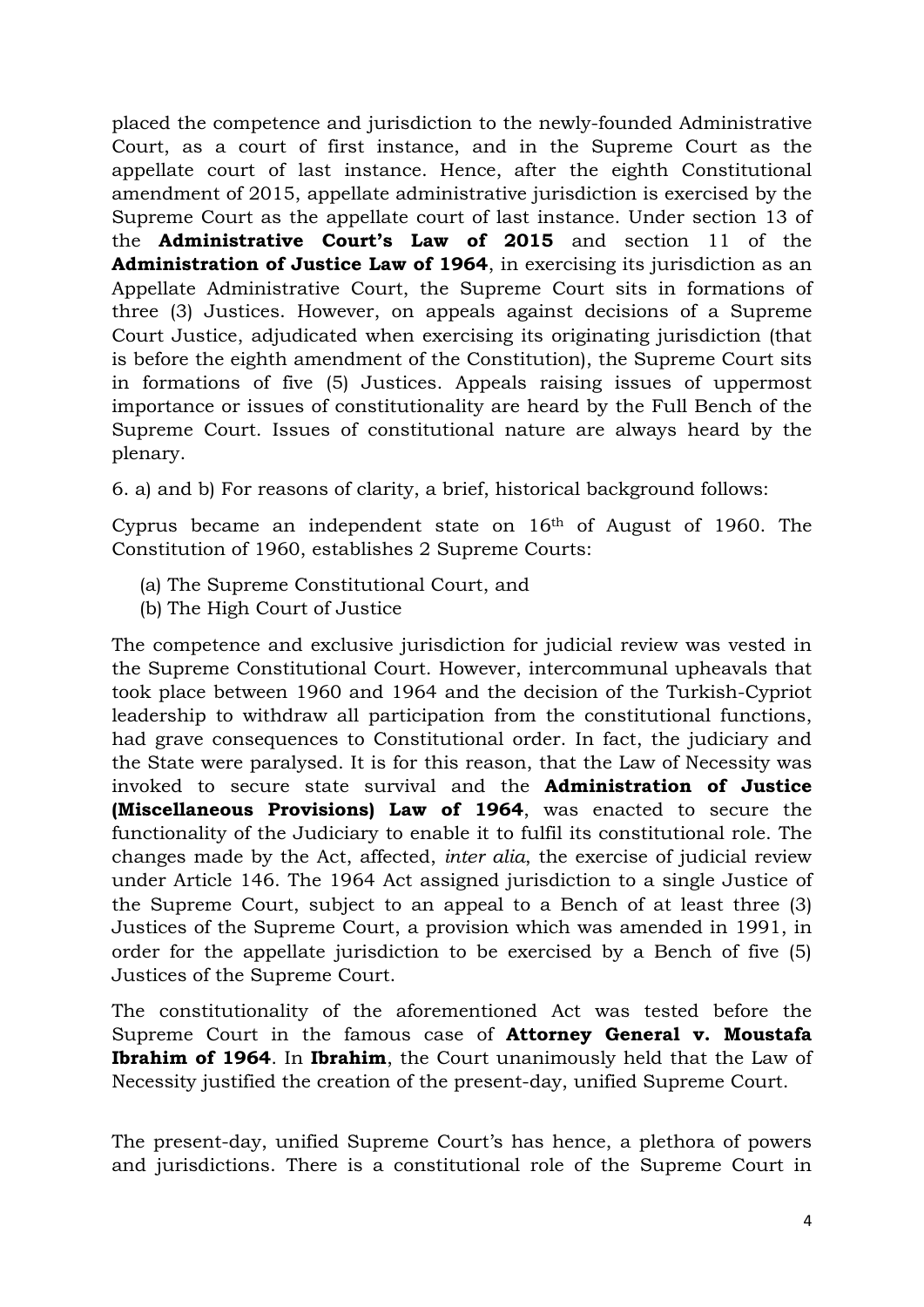scrutinising the constitutionality of proposed Bills and Acts. Since the Supreme Court, is the Supreme Constitutional Court, Bills and Acts of Parliament may be referred to the Supreme Court by the President of the Republic to decide a priori upon their constitutionality:

• Ex-ante, preventive scrutiny on the constitutionality of a Bill, under **Article 140 of the Constitution**. The President of the Republic may refer the Bill to the Supreme Court for an opinion on constitutional issues, prior to the Act coming into force. Constitutionality in this context entails a thorough examination of the proposed Act's compatibility with the constitution as well as with EU law and extends to well entrenched constitutional principles<sup>[8](#page-5-0)</sup>, such as separation of powers, natural justice (*audi alteram partem*) [9](#page-5-1) , proper administration and human rights<sup>[10](#page-5-2)</sup>. This kind of scrutiny serves as a guardianship to the quality of constitutional democracy.

It is the Constitutional Court of the land, with jurisdiction to annul any law which infringes provisions or entrenched principles of the Constitution (*A posteriori* control):

- Ex-post scrutiny on the constitutionality of an Act, under **Article 137 of the Constitution**<sup>11</sup>, referred to the Supreme Court by the President of the Republic within 75 days after the Act came into force.
- Ex-post scrutiny on the constitutionality of an Act, under **Article 144 of the Constitution**.

c) The Constitution of the Republic of Cyprus, guarantees the protection of all basic human rights protected by the European Convention on Human Rights, and, in some instances, grants even higher protection, such as in the case of the right to property. **Article 35 of the Constitution**, imposes a direct and positive obligation on all state authorities not only to pay close attention to human rights in the exercise of their powers, but also to secure the "efficient application" of those rights, throughout the field of their activity. The case law of the Supreme Court emphasises that respect for human rights must be uppermost in the mind of all state powers.

Appeals raising issues of uppermost importance or issues of constitutionality are heard by the Full Bench of the Supreme Court. Issues of constitutional nature are always heard by the plenary.

d), e) and f) Please see Answer to Question 6 a) to c).

## **II. Access to the SAC**

<span id="page-5-0"></span><sup>&</sup>lt;sup>8</sup> Cyprus Broadcasting Corporation and others v. Karageorghey and others (supra), President of the Republic v. House of Representatives (2011) 3B C.L.R. 777

<span id="page-5-1"></span> $9$  President of the Republic v. House of Representatives (2014), Referral no. 2/2014, 31/10/2014

<span id="page-5-2"></span><sup>&</sup>lt;sup>10</sup> President of the Republic v. House of Representatives (2014 (supra)<br><sup>11</sup> Arising from discrimination against one of the two communities of the Republic

<span id="page-5-3"></span>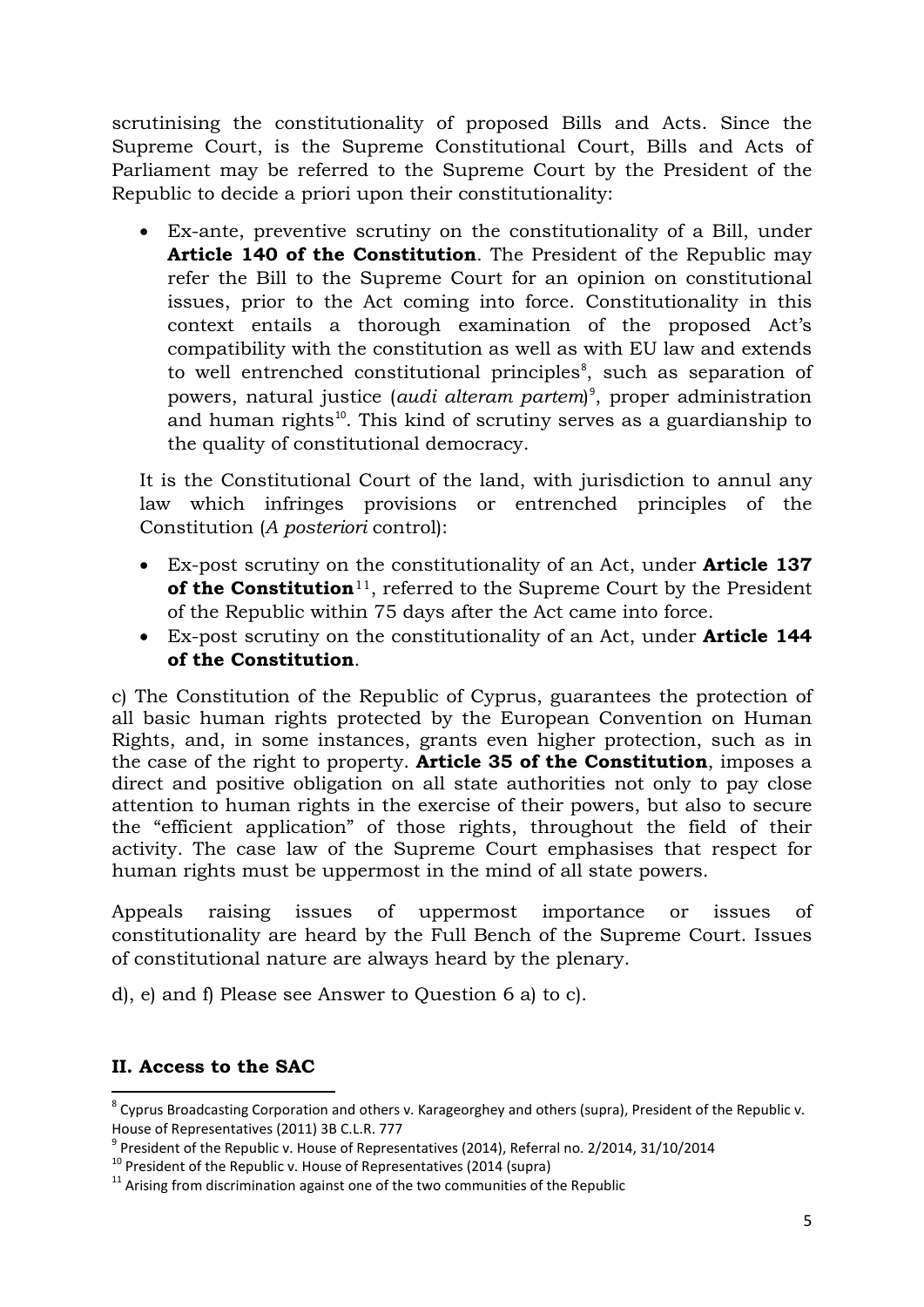1. a) Parties can either be represented by an advocate or appear before the Supreme Court as litigants-in-person.

b) If a party is represented in court, then the lawyer/attorney-at-law has to be a registered, licensed, practising lawyer legally qualified to practise law in Cyprus by the Legal Council (Bar Council). Otherwise, a litigant may choose to appear before the Court in person.

c) Foremost, a lawyer must be legally qualified and registered by the Legal Council (Bar Council) in order to practise law in Cyprus and appear before any Court, including the Supreme Court. Secondly, by virtue of section 6A of the **Lawyers' Act, Cap. 2,** he/she must be a registered practising lawyer by the Council of the Cyprus Bar Association. Moreover, under section 11A of the **Lawyers' Act, Cap. 2**, a registered practising lawyer may not appear before the Supreme Court for the hearing of any appeal if he/she has not completed at least two (2) years of law practice, unless he or she appears before the Court together with another registered lawyer who meets this criterion.

Lastly, under section 4B(1) of the aforementioned Act pupil lawyers undergoing their pupillage may only appear before the Supreme Court together with a lawyer of the Law Firm in which the pupil conducts his/her pupillage. Pupils undertaking their pupillage at the Attorney-General's Office, may only appear before the Supreme Court together with the Attorney-General, the Deputy Attorney-General or an Attorney of the Republic.

d) No other legal professionals who do not satisfy the requirements set out by the provisions of the **Lawyers' Act, Cap. 2** may appear before the Supreme Court or any other Court of the Republic for that matter. Special mention should be made to the provisions of the Act, relating to lawyers practising law in a foreign jurisdiction. Under section 7(1) of the Act the Legal Council (Bar Council) may grant special permission to a renowned foreign lawyer to appear before any Court of the Republic for a particular proceeding or case, under the condition that such person will appear before the Court together with a registered and licensed lawyer practising law in Cyprus.

e) Administrative authorities of the central administration are represented by attorneys of the Republic of the Attorney-General's Office. Semigovernmental authorities, on the other hand, that is legal persons of the public law domain, are represented by attorneys of their own choice who, of course, meet the criteria laid down by the **Lawyers' Act, Cap. 2**.

By virtue of **Article 113 of the Constitution**, the Attorney-General is the Legal Adviser of the Republic, of the President, the Council of Ministers and of the Ministers themselves.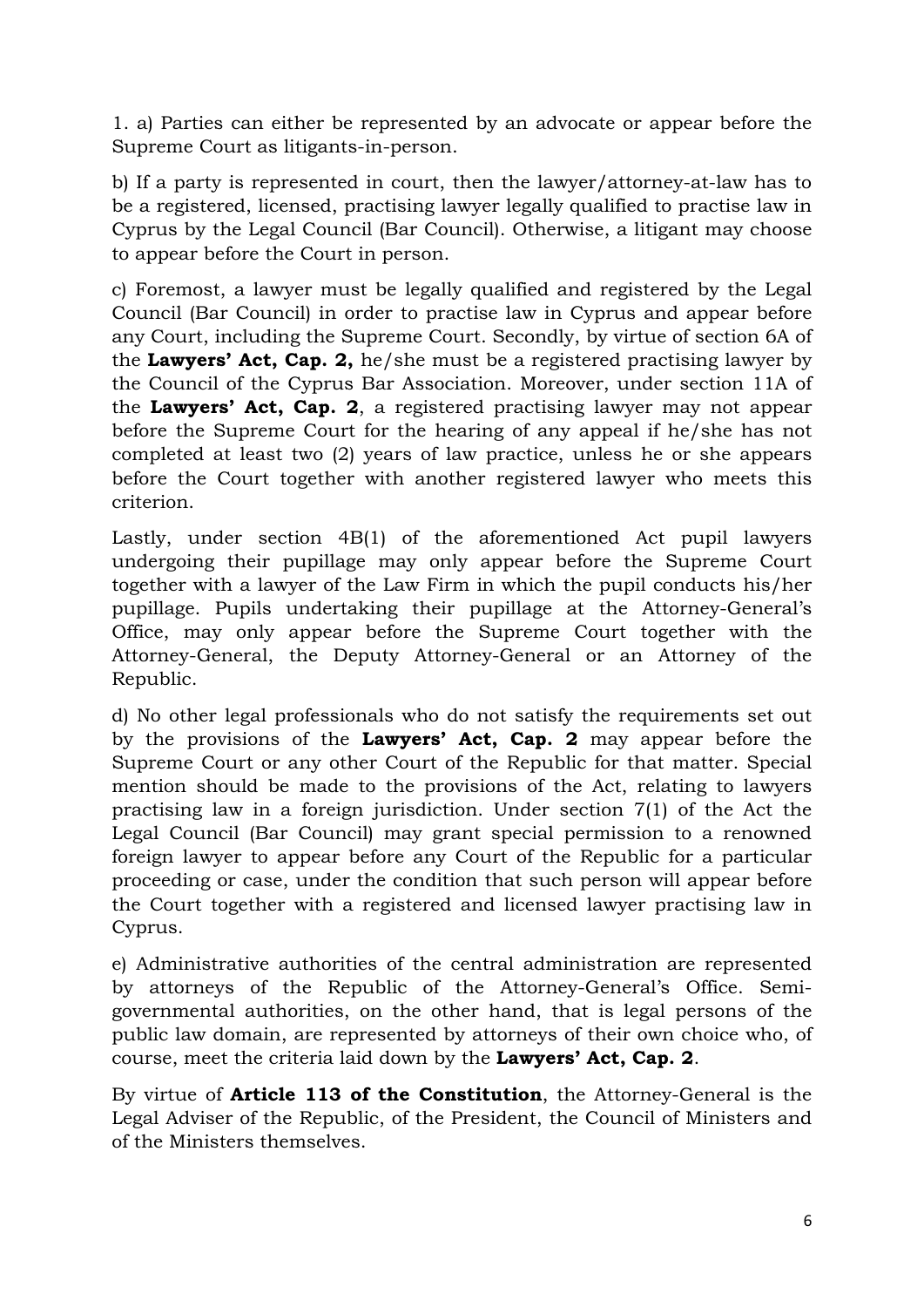2. a) First, all appeals must be brought by written notice of appeal filed and must abide to certain rules; such as, the notice must state all the grounds of appeal and set forth fully the reasons relied upon for the grounds stated, on separate paragraphs followed by the justification for each ground<sup>12</sup>. Grounds not stated in the notice of appeal will not be dealt by the Court if they are raised for the first time in the written submissions. Likewise, grounds of appeal stated in the notice of appeal which are not further argued in the written submissions are rendered forsaken.

Secondly, it is settled precedent law that issues not raised during the proceedings at first instance cannot be raised for the first time on appeal, with the exception of public order grounds that may be raised by the court on its own motion<sup>13</sup>.

Furthermore, by virtue of the **Appeals (Pre-trial procedure, Written Skeleton arguments, Advocacy time limits and Summary procedure for striking out manifestly unfounded appeals) Procedure Rules of 1996,** judicial review appeals are conducted in a two-stage process. First, written submissions are filed. Once that stage is completed (conclusion of the pretrial stage) the Court will enter the appeal for hearing (oral hearing stage). The parties have an obligation to comply with the Rules of Procedure. By virtue of Rule 10(b)(iv) of the **Procedure Rules of 1996,** written submissions must contain concisely and precisely the arguments of the parties in the appeal or cross-appeal, as the case may be, without repetitions. As a general rule, reference should be made to established precedent law.

In accordance with the Procedure Rules of 1996, the following principles ought to be followed:

- Determination of material issues. Each ground of appeal must be set out and argued separately, unless they correlate.
- Legal grounds must refer to the relevant provisions of the Constitution or the law, accordingly, as well as to relevant case law. Written submissions must be accompanied by copies of relevant case law, indicating the material extract.
- Factual grounds must refer to the material findings of fact of the first instance court, indicating the relevant extract of the evidence in the transcripts and to the principles of law that justify interference by the last instance court.
- The appellant's written submissions must be accompanied by a chronology of the proceedings.

b) It must be borne in mind that the jurisdiction of both the Administrative Court, as the court of first instance and of the Supreme Court as the court

<span id="page-7-1"></span><span id="page-7-0"></span><sup>&</sup>lt;sup>12</sup> Order 35, r.4 of Civil Procedure Rules<br><sup>13</sup> Avraamidou v. CYBC (2008) 3 C.L.R. 88, Republic v. Koukkouri and others (1993) 3 C.L.R. 598, Raju Banik v. Refugees Review Authority (2012) 3 C.L.R. 50, Georghios Economides v. Republic (1998) 3 C.L.R. 47, 52, Lavar Shipping Ltd v. Republic (2013) 3 C.L.R. 260, Triantafyllides and others v. Republic (1993) 3 C.L.R. 429, 439, Kyprianou v. Republic (1993) 3 C.L.R. 510, 516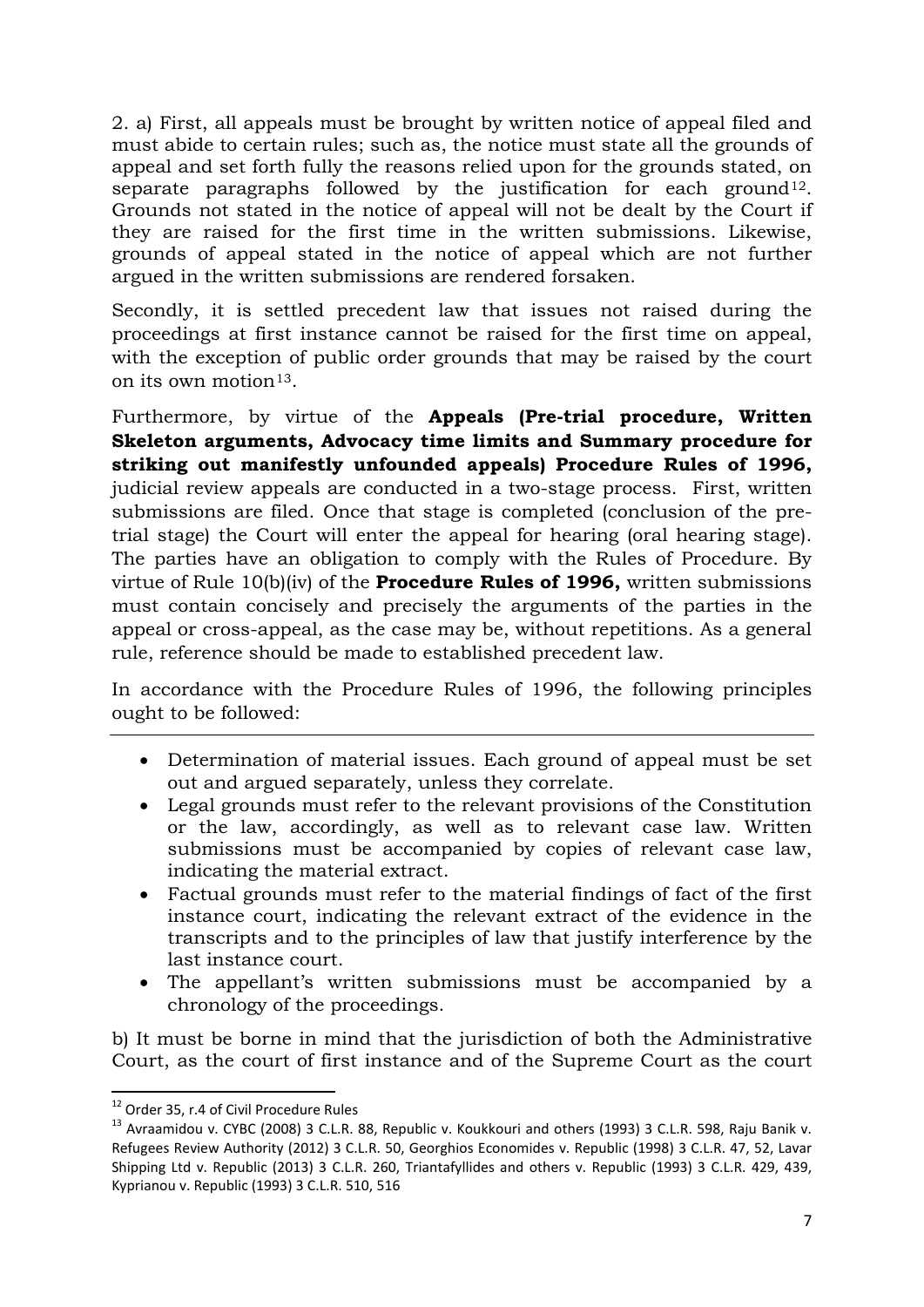of appellate jurisdiction, under Article 146 of the Constitution, is in accordance with the doctrine of the separation of state powers. The judiciary does not step into the sphere of administration.

The role of the Supreme Court in an appeal for judicial review is limited to testing the legality of administrative decisions. The Court will not substitute itself for the decision maker.

When reviewing the legality of a decision, the Court examines whether the public organ has exercised its discretionary powers, within lawful limits, but its jurisdiction does not extend to issues of technical nature or issues that require specialised knowledge[14](#page-8-0).

The Court will only intervene if after taking into account all the facts of the case, it concludes that the findings of the administrative body are not reasonably sustainable, or they result from an error of fact or law or are in excess of its discretionary powers<sup>15</sup>. In essence, the court reviews the decision in order to ascertain whether:

- there is a clear statutory empowerment of discretion and its extent,
- the public body has exercised its discretionary powers and
- there has been sufficient enquiry of all relevant facts for the discretion to have been exercised correctly, reasonably and under no misconception.

Therefore, the court reviews whether the public body has abused its discretionary powers or acted ultra vires or in an illegal manner<sup>[16](#page-8-2)</sup>.

Furthermore, the Court will also review a decision, act or omission of a body exercising administrative or executive power, under the provisions of the **General Principles of Administrative Law, Act of 1999** which safeguards the principles of administrative justice*:*

- Legality: A public authority does not act unlimitedly nor does it act as it pleases. Its powers and activities derive from statute and are hence determined explicitly and limited to the extent such a statute provides (Section 8). The principle of legality is the most substantive and essential one to a democratic state which respects the rule of law and acts primarily for the public interest.
- Competence: A public authority's competence is determined by the Constitution or by Statute or Statutory Instruments/Regulations, enacted in accordance with the law (Sections 15 and 17).
- Proper administration:
	- 1. *Principle of bona fide/good faith*: A public authority must act in good faith. Measures conflict good faith if taken in bad faith, or in a contradictory or deceiving manner (Section 51).

<span id="page-8-0"></span><sup>&</sup>lt;sup>14</sup> Storey v. Republic (2008) 3 C.L.R. 113, Republic v. C. Kassinos Constructions Ltd (1990) 3 (E) C.L.R. 3835, Lambrou v. Republic (2009) 3 C.L.R. 79, Georghiou v. SALA (2002) 3 C.L.R. 475, Eva Ttousouna v. Republic (2013) 3 C.L.R. 151

<span id="page-8-1"></span><sup>&</sup>lt;sup>15</sup> Republic v. Georghiades (1972) 3 C.L.R. 594, Yuri Kolomoets v. Republic (1999) 4 A C.L.R. 443<br><sup>16</sup> Cyprus Administrative Law Manual, Nicos Charalambous, 3<sup>rd</sup> edition, 2016, Page 304-305

<span id="page-8-2"></span>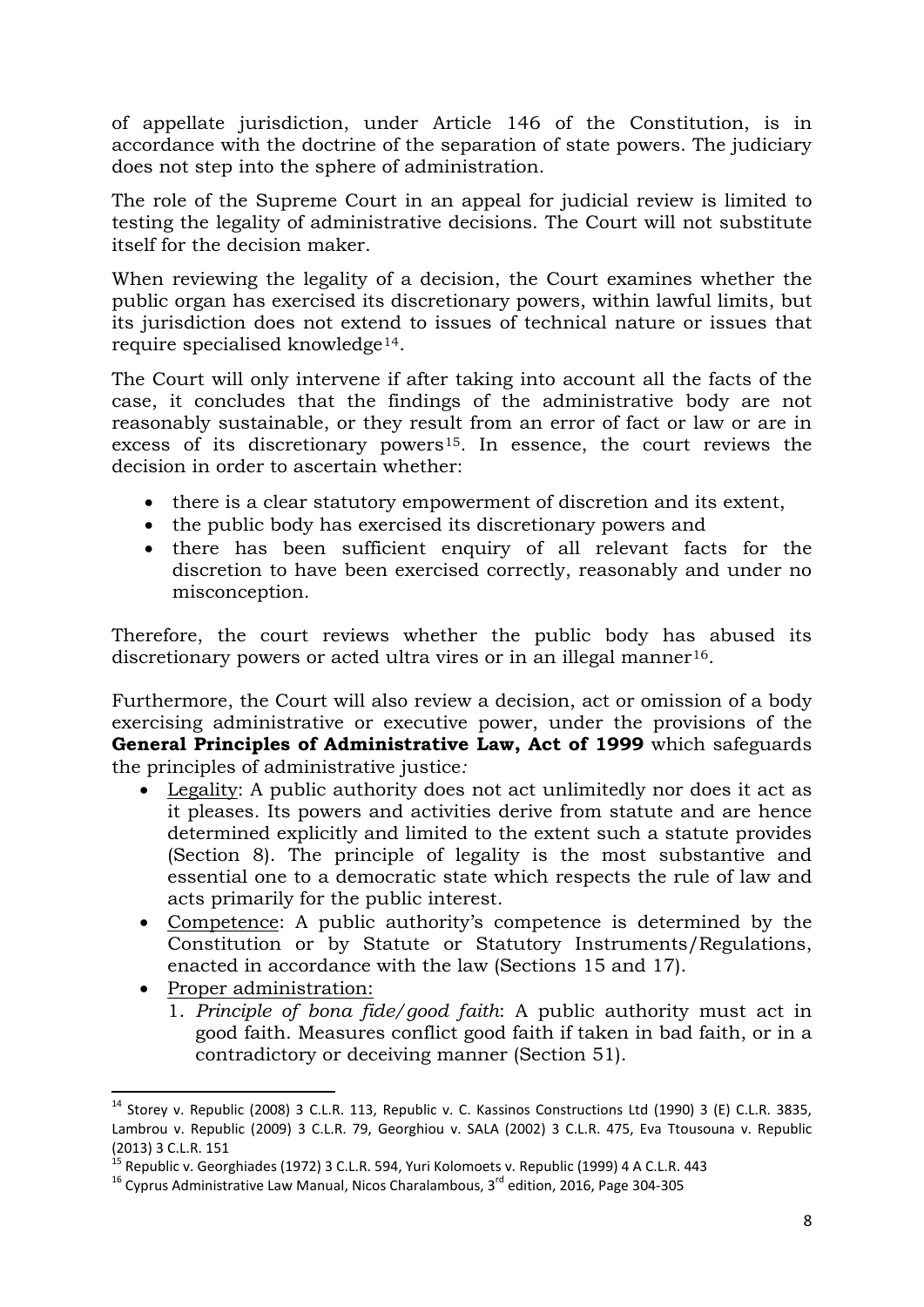- 2. *Proportionality*: The principle of proportionality requires that a public authority's measures including imposition of sanctions must be proportionate (Section 52). Adverse effects cannot be disproportionate to the measure taken.
- Natural justice is regarded highly in administrative law. It is enshrined in **Article 30.2 of the Constitution**, which is identical to Article 6(1) of ECHR.

1. *Impartiality*- *Nemo judex in causa sua*

An administrative body must act in accordance with the principle of impartiality (Section 42).

2. *Right to be heard*- *audi alteram partem*

The right to be heard is enjoyed by any person who will be affected by the administrative act or measure of a disciplinary or sanction-like character or will, in any way, be adversely affected by it (Section 43).

- Reasoning/Justification: Administration must justify its decisions. Extent and details given may vary depending on the subject-matter. (Section 26).
- Representation: The right to be heard is exercised either as a litigant in person or via an attorney, either orally or in writing (Section 43).
- Equality is enshrined in **Article 28 of the Constitution**, which provides that all are equal before the law, administration and justice. Also, section 38 of the Act provides that a public body must act in accordance with the principle of equality which requires equal and uniform treatment of all civilians who are under the same or similar conditions.

c) By virtue of section 34(A) of the **Courts of Justice Act of 1960**, the Supreme Court may request a preliminary ruling from the CJEU under Article 267 of the TFEU, if the Supreme Court is of the opinion that such ruling is necessary for delivering its own judgment. Under the said section a preliminary ruling may only be requested by the Supreme Court if the Court's judgment cannot be appealed. The procedure is governed by the **Preliminary Ruling to the Court of Justice of the European Union Rules of Procedure (No.1) of 2008**.

According to settled case-law of the CJEU, the CJEU has jurisdiction to give preliminary rulings on questions concerning European Union provisions and on questions concerning European Union provisions in situations where the facts of the cases being considered by the national courts are outside the scope of European Union law, but in which domestic law refers to the content of those provisions of European Union in order to determine the rules applicable to a situation which is purely internal to the Member State concerned[17.](#page-9-0) Therefore, in cases where the facts of the case concern a purely internal situation and the applicable law is purely national, the CJEU lacks

<span id="page-9-0"></span><sup>&</sup>lt;sup>17</sup> see, inter alia, Case C-3/04 Poseidon Chartering [2006] ECR I-2505, § 15, Case C-280/06 ETI and Others [2007] ECR I-10893, §22 and §26, Joined Cases C-175/08, C-176/08, C-178/08 and C-179/08 Salahadin Abdulla and Others [2010] ECR I-1493, §48, Cicala, § 17, and Case C-583/10, Nolan [2012] ECR, § 45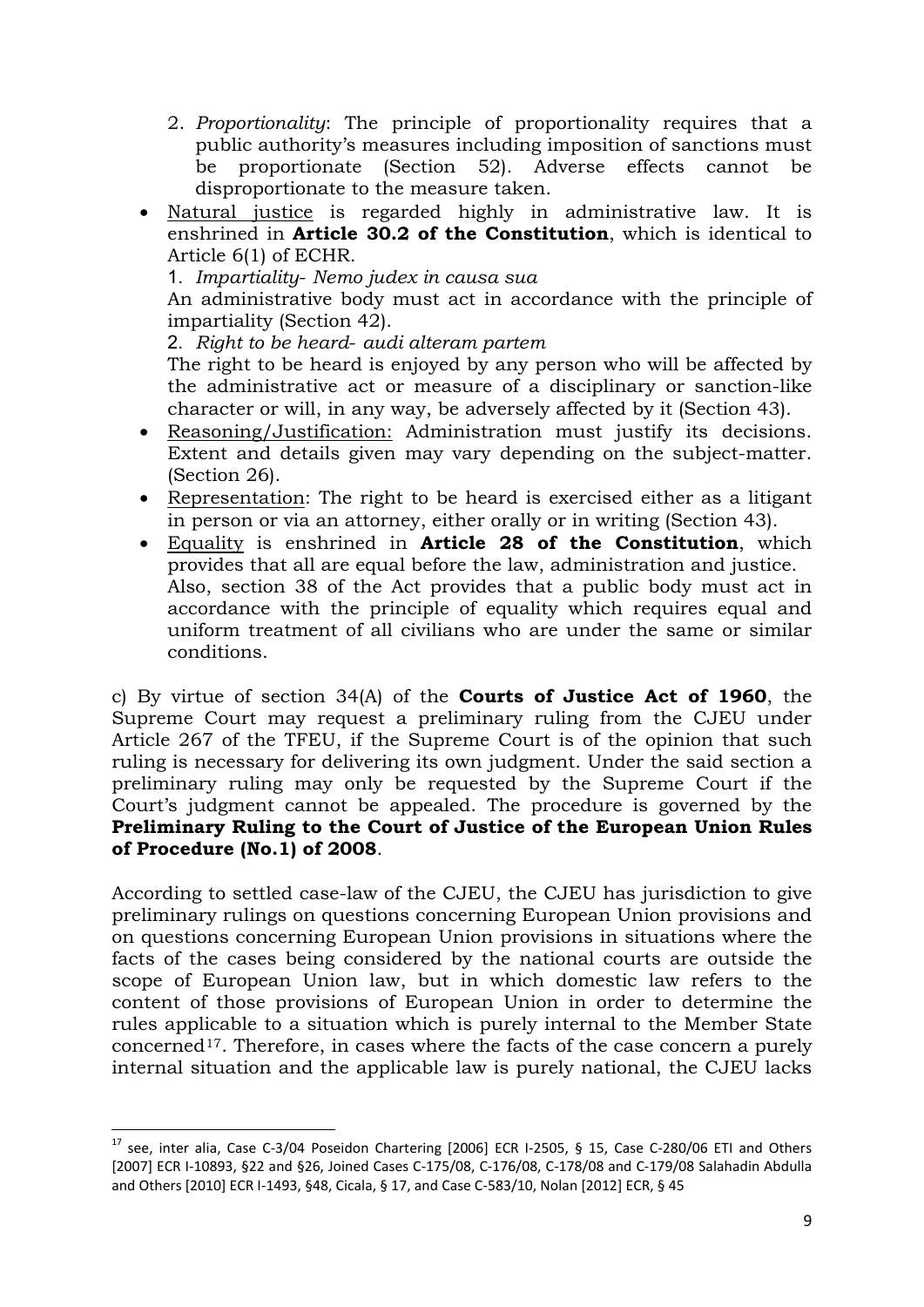jurisdiction<sup>18</sup>. To illustrate this with an example, if in a judicial review appeal before the Supreme Court, the facts of the case concern the obligation of an administrative authority to give reasons for its decision, then the Court cannot and will not refer the case for a preliminary ruling since the matter relates to a purely national situation.

On the basis of the above and further to them, the Supreme Court will refer a question to the CJEU for a preliminary ruling where EU law is applicablethat is the case does not only involve national law[19](#page-10-1) and the matter was assessed by the Court under the principles of acte claire and acte éclairé as explained below.

The case of **President of the Republic v. House of Representatives, Referral 5/2016, 5/4/2017**, can shed some light as to how the Supreme Court deals with requests from litigants for preliminary ruling referrals to the CJEU or when the question is raised by the Court on its own motion, on the basis of the principles of:

- Acte claire the national court is under no obligation to request a preliminary ruling from the CJEU if the correct application and interpretation of EU law is clear and the court has no doubt as to how to interpret or answer the question in issue<sup>20</sup>.
- Acte éclairé the question in issue has already been answered by the CJEU on another materially similar question.

3 a) The right of appeal lies with the losing party. The winning party cannot appeal against the first instance judgment unless the Administrative Court has ruled against him on an issue that concerns him and that issue will acquire the force of res judicata.

b) By virtue of Rule 13 the **Supreme Constitutional Court's Rules of Procedure of 1962,** the Administrative Court can issue interim orders, either ex proprio motu or by application. An interim order may be granted if the party can demonstrate irrevocable damage, either of a material or of a moral nature. On the other hand, the Court will not rule in favour of such order if it would create a material obstacle in the smooth and proper operation of the administration, unless the decision is of course manifestly illegal.

With this in mind and by virtue of section 25 of the **Courts of Justice Act of 1960,** interlocutory judgments decisive as to the rights of the parties can be appealed to the Supreme Court. Moreover, a party also maintains the right to raise an issue relating to the interlocutory judgment on appeal of the final decision.

4 a) to g) Within Cyprus' legal framework, for an administrative or executive act to be challenged, leave of the court is not required. Similarly, no leave of the Supreme Court is required for the first instance judgment to be

<span id="page-10-1"></span><span id="page-10-0"></span><sup>&</sup>lt;sup>18</sup> C-186/90 Duringello v. INPS<br><sup>19</sup> C-297/88, Dzodzi, C-313/12, Romeo, 7/11/2013, §21 and §23, Ullens de Shooten, C-268/15, 15/11/2016, §54<br><sup>20</sup> Srl CILFIT v. Ministry of Health, Case 283/1981 (1982) E.C.R. 3415

<span id="page-10-2"></span>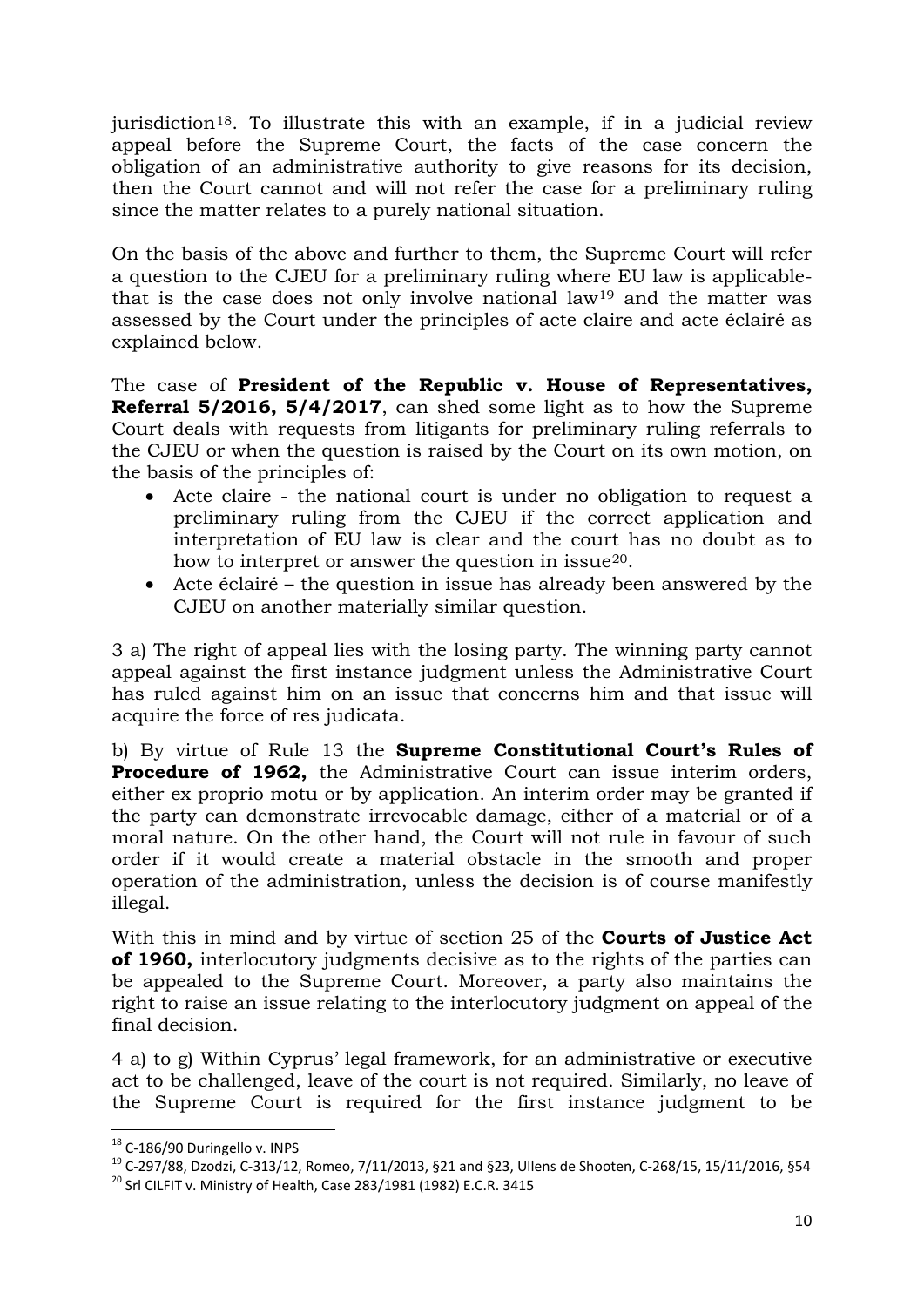appealed. The unimpeded access to the Court for the assertion of one's rights is acknowledged by **Article 30.1 of the Constitution** as a fundamental right of the individual.

Having said that, it should be borne in mind that the Constitution introduces a strict time limit within which administrative decisions can be challenged by way of judicial review. Such recourse shall be made within seventy-five (75) days from the day the decision was published or, in the case of an omission, when that omission came to the knowledge of the person filing the recourse. Similarly, section 13 of **Administrative Court's Act 2015, 131/2015 Act**, introduces a second strict time limit of 42-day period, for the first instance judgment to be appealed to the Supreme Court. These are strict time limits. They cannot be extended but in exceptional cases. Reasons of *force majeure*, constitute good and sufficient reason for the time limitation to be extended.

In addition, only persons adversely affected by the decision or the omission prescribed in Article 146.1 of the Constitution are legitimised to file a judicial review claim. A person seeking judicial review must have an existing legitimate interest and be adversely and directly affected by the decision or omission. No *actio popularis* is available in Cyprus<sup>[21](#page-11-0)</sup>. The right of appeal lies with the losing party. The winning party cannot appeal against the first instance judgment unless the Administrative Court has ruled against him on an issue that concerns him and that issue will acquire the force of res judicata.

In addition to the above, once a party files a judicial review recourse/appeal, the Court will assess ex proprio motu the following:

- Whether the decision was taken by an organ, or authority or person exercising executive or administrative authority in the domain of public law.
- The executory nature of the administrative decision; that is an action expressive of the will of the administrative body.
- Judicial review may only be brought by an applicant who has an existing and direct legitimate interest in the matter.
- Strict time limitation conditions (as explained above).

Furthermore, the Court may raise the following points of law ex proprio motu:

- The Supreme Court, by virtue of Article 134.2 of the Constitution and Rule 10(i) of the Procedure Rules of 1996, may strike out any appeal that appears to be prima facie frivolous, after hearing the parties' arguments and may dismiss it if satisfied that it is in fact frivolous.
- Validation of the notification of the administrative decision to parties affected and the information necessary to fix an affected party with knowledge.
- The decision was taken by a non-competent authority.

<span id="page-11-0"></span> <sup>21</sup> Pitsillos v. C.B.C. (1982) 3 C.L.R. 208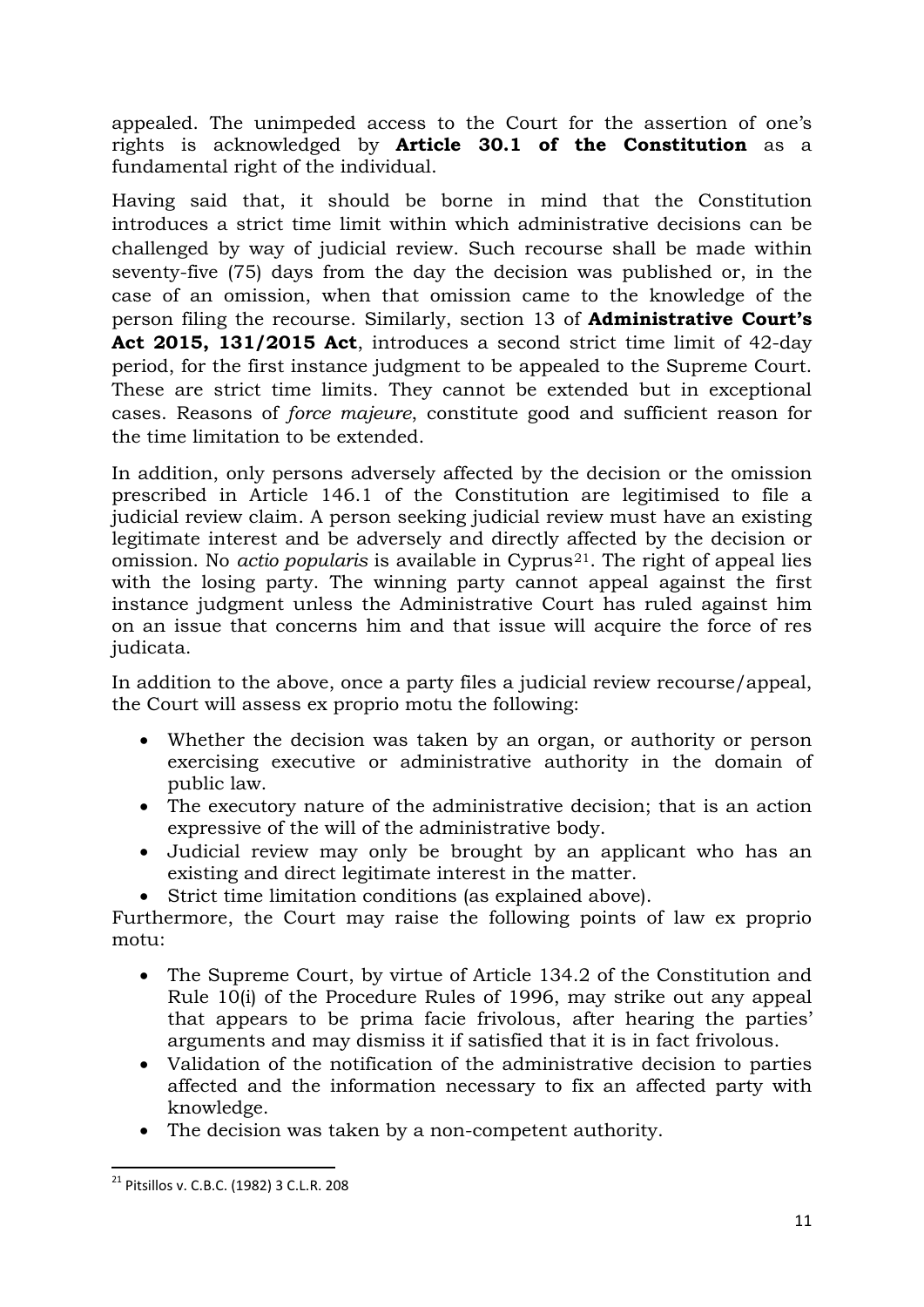- Breach of statutory provisions (procedural impropriety).
- Unlawful composition of the administrative authority.

Lastly, by virtue of section 13 of the **Administrative Court's Law of 2015,**  appeals against decisions of the Administrative Court can be lodged on points of law only. Therefore, in an appeal against a decision of the Administrative Court where the legality of the decision was tested, the Supreme Court, in its appellate revisional jurisdiction will restrict its review of the first instance decision on points of law only.

In an appeal where the Administrative Court has jurisdiction to review both the legality and the correctness of the decision, again the Supreme Court, in its appellate revisional jurisdiction will restrict its review of the first instance decision on points of law only. Findings of fact of the first instance Court can be reviewed by the Supreme Court when the findings of the Administrative Court as to the facts of the case were drawn based on a misinterpretation/misguidance of the law or they contrast the evidence/content of the administrative file or of evidence heard during trial or the findings of fact are not sustainable[22.](#page-12-0)

5. First of all, on appeal, it is settled precedent law that issues not raised during the proceedings at first instance cannot be raised for the first time on appeal, with the exception of public order grounds that may be raised by the court of its own motion[23.](#page-12-1)

By virtue of Article 146 of the Constitution and the provisions of the Administrative Law Principles, Law of 1999, certain preconditions must coexist for one to file a judicial review recourse/appeal. All of them are assessed by the Court ex proprio motu and are as follows:

- The decision must have been taken by an organ, or authority or person exercising executive or administrative authority in the domain of public law.
- The executory nature of the administrative decision; that is an action expressive of the will of the administrative body.
- Judicial review may only be brought by an applicant who has an existing and direct legitimate interest in the matter.
- Strict time limitation conditions.

Further to the above, the Court may raise the following points of law ex proprio motu:

• The Supreme Court, by virtue of Article 134.2 of the Constitution and Rule 10(i) of the Procedure Rules of 1996, may strike out any appeal that appears to be prima facie frivolous, after hearing the parties' arguments and may dismiss it if satisfied that it is in fact frivolous.

<span id="page-12-1"></span><span id="page-12-0"></span><sup>&</sup>lt;sup>22</sup> Cyprus' Administrative Law Manual, Nicos Charalambous, 2016, 3<sup>rd</sup> edition, Page 53<br><sup>23</sup> Avraamidou v. CYBC (2008) 3 C.L.R. 88, Republic v. Koukkouri and others (1993) 3 C.L.R. 598, Raju Banik v. Refugees Review Authority (2012) 3 C.L.R. 50, Georghios Economides v. Republic (1998) 3 C.L.R. 47, 52, Lavar Shipping Ltd v. Republic (2013) 3 C.L.R. 260, Triantafyllides and others v. Republic (1993) 3 C.L.R. 429, 439, Kyprianou v. Republic (1993) 3 C.L.R. 510, 516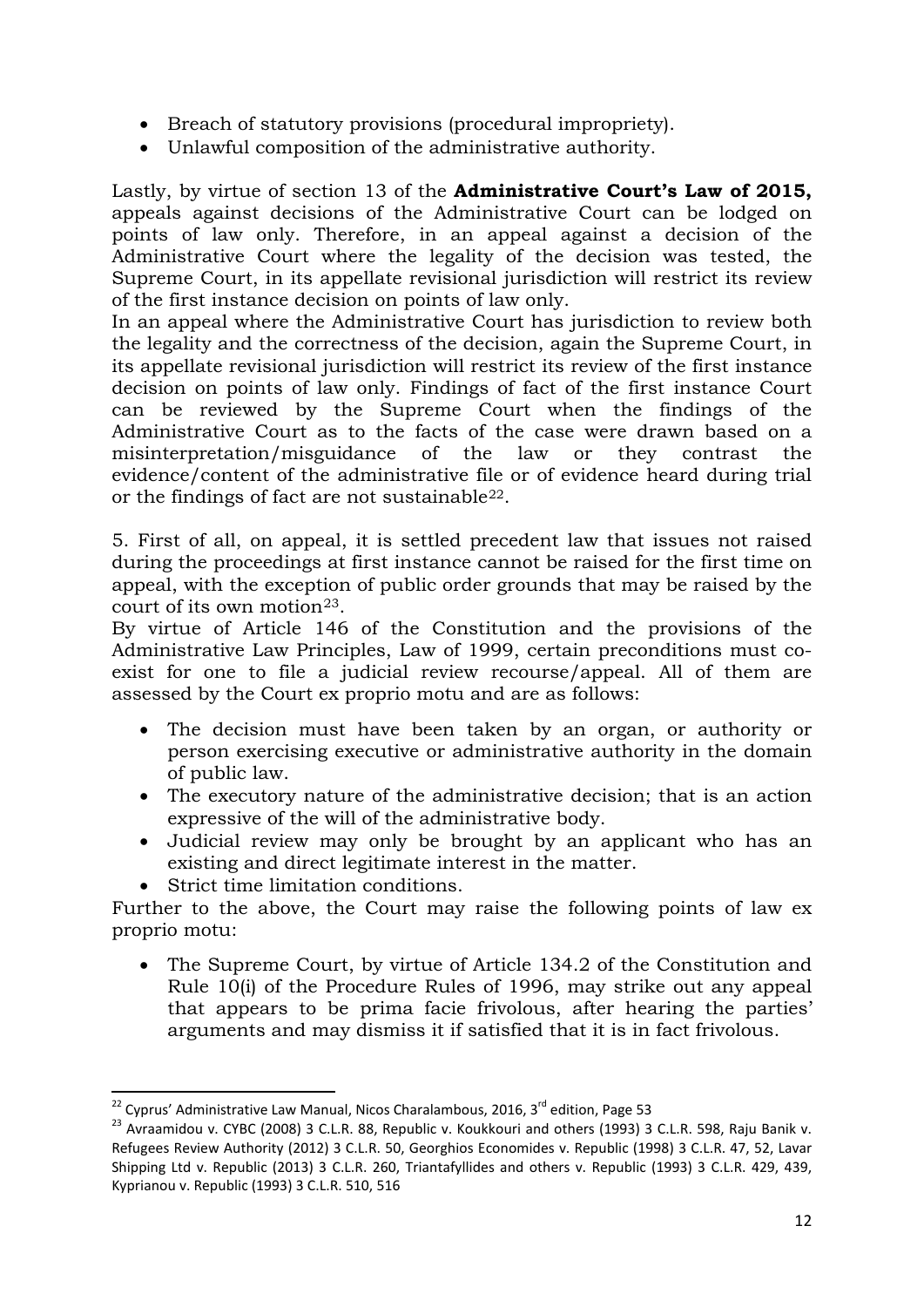- Validation of the notification of the administrative decision to parties affected and the information necessary to fix an affected party with knowledge.
- The decision was taken by a non-competent authority.
- Breach of statutory provisions (procedural impropriety).
- Unlawful composition of the administrative authority.

6. As aforementioned, Article 146 of the Constitution provides that the Supreme Court has exclusive jurisdiction to adjudicate finally on an appeal made against a decision of the Administrative Court. By virtue of section 13 of the **Administrative Court's Law of 2015,** the Supreme Court has jurisdiction to review a decision on points of law only.

Therefore, in an appeal against a decision of the Administrative Court where the legality of the decision was tested, the Supreme Court, in its appellate revisional jurisdiction will restrict its review of the first instance decision on points of law only. In an appeal where the Administrative Court has jurisdiction to review both the legality and the correctness of the decision, again the Supreme Court, in its appellate revisional jurisdiction will restrict its review of the first instance decision on points of law only. However, findings of fact of the first instance Court can be reviewed by the Supreme Court when the findings of the Administrative Court as to the facts of the case were drawn based on a misinterpretation/misguidance of the law or they contrast the evidence/content of the administrative file or of evidence heard during trial or the findings are not sustainable<sup>[24](#page-13-0)</sup>.

7. a) The Constitution of the Republic places the competence and jurisdiction to the Administrative Court, as a court of first instance, and in the Supreme Court as the appellate court of last instance. Article 146 of the Constitution provides as follows:

"The Supreme Constitutional Court<sup>[25](#page-13-1)</sup> shall have exclusive jurisdiction to adjudicate finally on an appeal made against a decision of the Administrative Court which has exclusive jurisdiction to adjudicate on first instance on a recourse made to it on a complaint that a decision, an act or omission of any organ, authority or person, exercising any executive or administrative authority is contrary to any of the provisions of this Constitution or of any law or is made in excess or in abuse of powers vested in such organ or authority or person."

b) First of all, within Cyprus' legal framework, for an administrative or executive act to be challenged, leave of the court is not required. Similarly, no leave of the Supreme Court is required for the first instance judgment to

<span id="page-13-1"></span><span id="page-13-0"></span><sup>&</sup>lt;sup>24</sup> Cyprus' Administrative Law Manual, Nicos Charalambous, 2016, 3<sup>rd</sup> edition, Page 53<br><sup>25</sup> The competence and exclusive jurisdiction for judicial review was vested in the Supreme Constitutional Court, under Constitutional provisions. However, intercommunal upheavals that took place between 1960 and 1964 and the decision of the Turkish-Cypriot leadership to withdraw all participation from the constitutional functions, had grave consequences to Constitutional order. In fact, the judiciary and the State were paralysed. It is for this reason, that the Law of Necessity was invoked to secure state survival and the **Administration of Justice (Miscellaneous Provisions) Law of 1964**, was enacted to establish the present-day, unified Supreme Court in order to secure the functionality of the Judiciary to enable it to fulfil its constitutional role.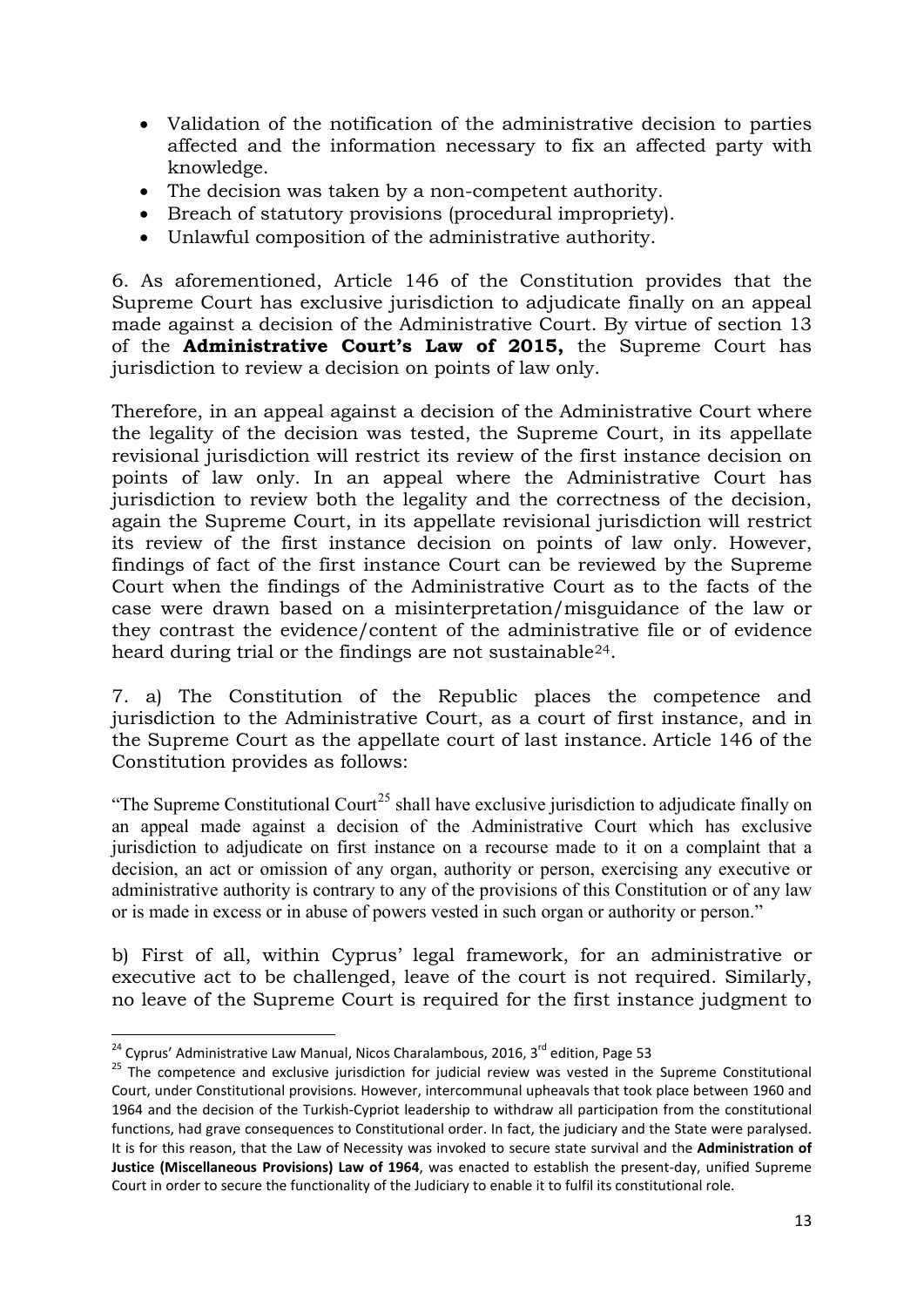be appealed. The unimpeded access to the Court for the assertion of one's rights is acknowledged by **Article 30.1 of the Constitution** as a fundamental right of the individual.

Secondly, **Article 146 of the Constitution** provides that the Supreme Court has exclusive jurisdiction to adjudicate finally on an appeal made against a decision of the Administrative Court. By virtue of section 13 of the **Administrative Court's Law of 2015,** the Supreme Court has jurisdiction to review a decision on points of law only.

Having said that, the Administrative Courts' powers are limited to testing the legality and not the correctness of administrative decisions. Two exceptions exist, as provided by the **Administrative Court's Law of 2015***.* In asylum and tax cases, the Administrative Court has jurisdiction to review both the legality and the correctness of the decision*,* and to substitute the decision of the public organ with its own*.* In an appeal where the Administrative Court has jurisdiction to review both the legality and the correctness of the decision, the Supreme Court, in its appellate revisional jurisdiction will restrict its review of the first instance decision on points of law only. Findings of fact of the first instance Court, on the other hand, can be reviewed by the Supreme Court when the findings of the Administrative Court as to the facts of the case were drawn based on a misinterpretation/misguidance of the law or they contrast the evidence/content of the administrative file or of evidence heard during trial or the findings are not sustainable[26](#page-14-0).

Lastly, when reviewing the legality of a decision, the Court examines whether the public organ has exercised its discretionary powers, within lawful limits, but its jurisdiction does not extend to issues of technical nature or issues of specialised knowledge<sup>[27](#page-14-1)</sup>.

The judiciary does not step into the sphere of administration. The jurisdiction of the court under Article 146 is in accordance with the doctrine of the separation of state powers. The Court will only intervene if, after taking into account all the facts of the case, it concludes that the findings of the administrative organ are not reasonably sustainable, or they are the result of an error of fact or law or are in excess of its discretionary powers<sup>28</sup>. In essence, the court reviews the decision in order to ascertain whether:

- there is a clear statutory legitimacy of discretion and its extent,
- the public organ has exercised its discretionary powers,
- there has been sufficient enquiry of all relevant facts for the discretion to have been exercised correctly, reasonably and under no misconception and
- there was due reasoning for the decision.

<span id="page-14-1"></span><span id="page-14-0"></span><sup>&</sup>lt;sup>26</sup> Cyprus' Administrative Law Manual, Nicos Charalambous, 2016, 3<sup>rd</sup> edition, Page 53<br><sup>27</sup> Storey v. Republic (2008) 3 C.L.R. 113, Republic v. C. Kassinos Constructions Ltd (1990) 3 (E) C.L.R. 3835, Lambrou v. Republic (2009) 3 C.L.R. 79, Georghiou v. SALA (2002) 3 C.L.R. 475, Eva Ttousouna v. Republic (2013) 3 C.L.R. 151

<span id="page-14-2"></span> $\frac{28}{28}$  Republic v. Georghiades (1972) 3 C.L.R. 594, Yuri Kolomoets v. Republic (1999) 4 A C.L.R. 443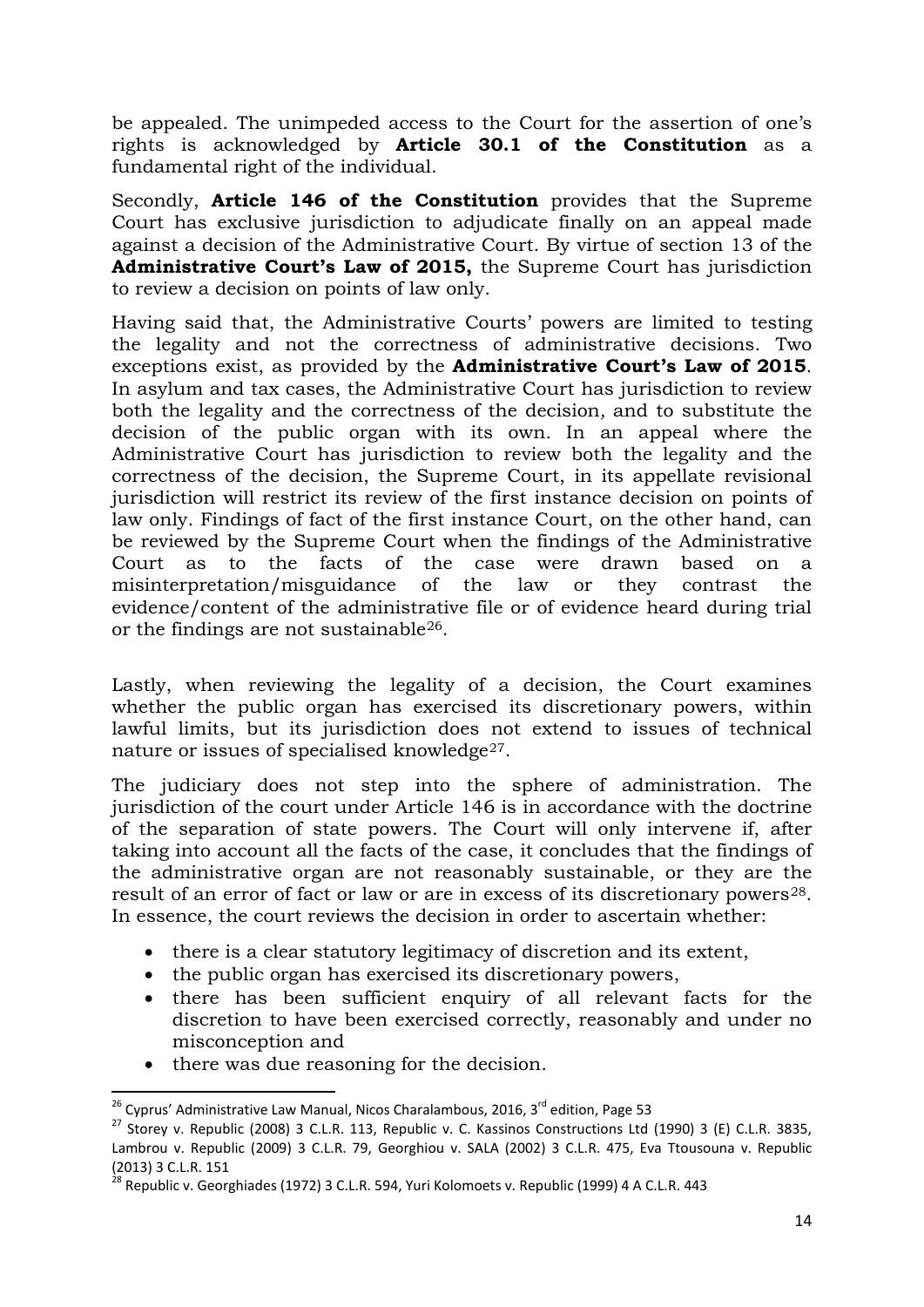Therefore, the court reviews whether the public organ has abused its discretionary powers or acted ultra vires or in an illegal manner<sup>[29](#page-15-0)</sup>.

8. Not as far as it is known.

## **III. Implementation / Procedural Aspects**

1. The Supreme Court carried on the first instance judicial review jurisdiction as explained above, until the end of 2015. The Constitutional amendment of 2015 placed the competence and jurisdiction to the newlyfounded Administrative Court, as a court of first instance, and in the Supreme Court as the appellate court of last instance. The Administrative Court commenced its operation in January 2016 and assumed the originating jurisdiction assigned to the Supreme Court by Article 146 of the Constitution.

2. First of all it must be stated that, the role of both the Administrative Court and of the Supreme Court in a recourse for judicial review and appeal, respectively, is limited to testing the legality and not the correctness of administrative decisions. The Courts will not substitute themselves for the decision maker. Two exceptions exist, by virtue of the **Administrative Court's Law of 2015***.* In asylum and tax cases, the Administrative Court has jurisdiction to review both the legality and the correctness of the decision*,* and to substitute the Administration's decision with its own*.*

Under Article 146.4 of the Constitution the Administrative Court may:

- Confirm, either in whole or in part, the decision, act or omission; or
- Declare, either in whole or in part, the decision or act to be null and void and of no effect whatsoever; or
- Declare that the omission, either in whole or in part, ought not to have been made and that whatever has been omitted should have been performed; or
- Amend, either in whole or in part, the decision or act, subject to the provisions of the law, and provided that the decision or act concerns tax matters or international asylum procedures under European Union law.

Judgments of the Administrative Court can be appealed to the Supreme Court on points of law only. The Supreme Court may uphold or set aside the first instance judgment and make an appropriate order as to the validity or nullity of the administrative decision, act or omission, as prescribed by Article 146.4 of the Constitution.

<span id="page-15-0"></span> $29$  Cyprus Administrative Law Manual, Nicos Charalambous,  $3<sup>rd</sup>$  edition, 2016, Page 304-305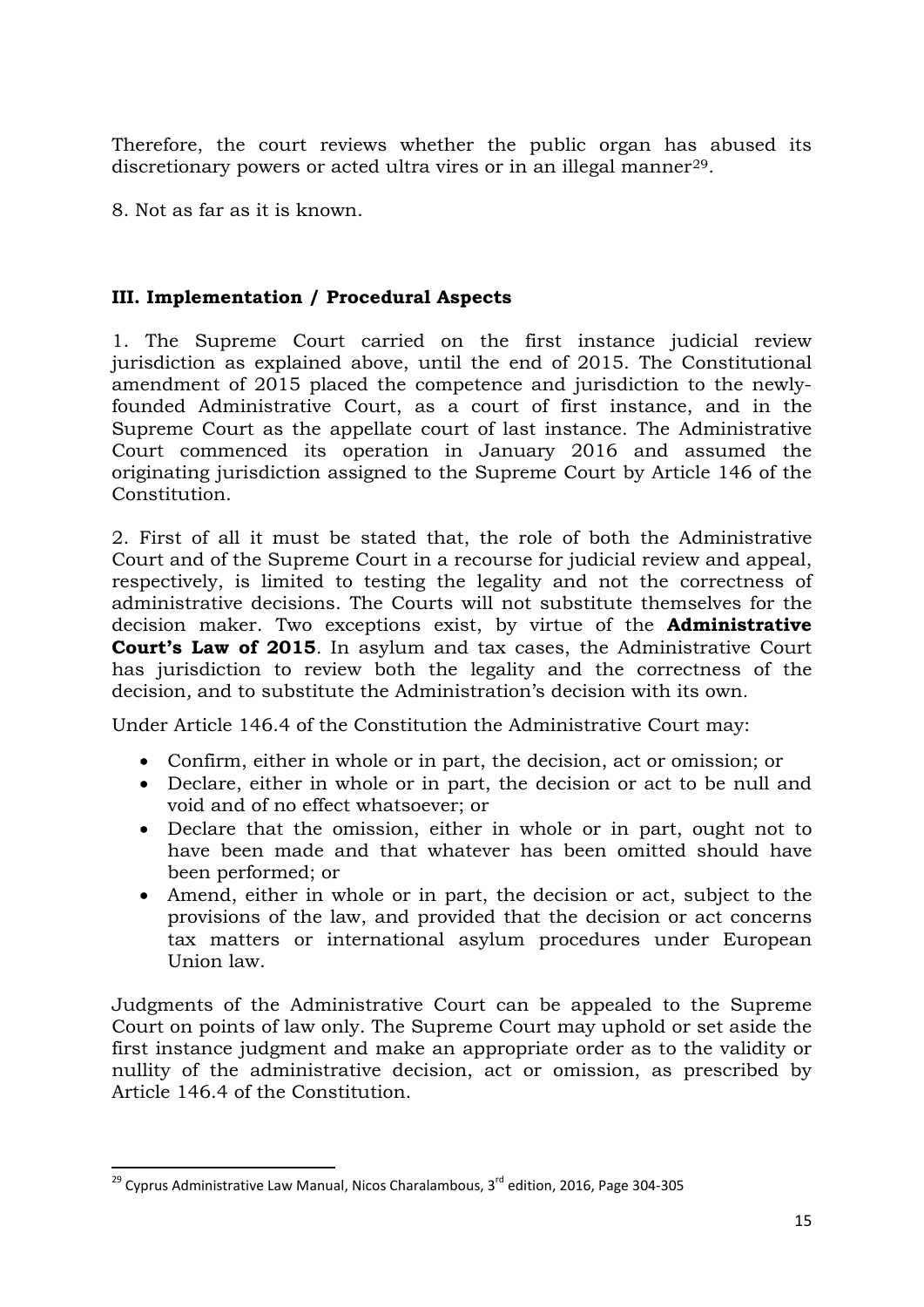Furthermore, the judiciary does not step into the sphere of administration. The jurisdiction of the court under Article 146 is in accordance with the doctrine of the separation of state powers. The Court will only intervene if, after taking into account all the facts of the case, it concludes that the findings of the administrative organ are not reasonably sustainable, or they are the result of an error of fact or law or are in excess of its discretionary powers[30.](#page-16-0) In essence, the court reviews the decision in order to ascertain whether:

- there is a clear statutory legitimacy of discretion and its extent,
- the public organ has exercised its discretionary powers,
- there has been sufficient enquiry of all relevant facts for the discretion to have been exercised correctly, reasonably and under no misconception and
- there was due reasoning for the decision.

b) As aforementioned, judgments of the Administrative Court can be appealed to the Supreme Court on points of law only. In an appeal against a decision of the Administrative Court where the legality of the decision was tested, the Supreme Court, in its appellate revisional jurisdiction will restrict its review of the first instance decision on points of law only. Having said that, the Supreme Court is not bound by the findings of the first instance court as to the facts of the case.

In an appeal where the Administrative Court has jurisdiction to review both the legality and the correctness of the decision, again the Supreme Court, in its appellate revisional jurisdiction will restrict its review of the first instance decision on points of law only. Findings of fact of the first instance Court can be reviewed by the Supreme Court when the findings of the Administrative Court as to the facts of the case where drawn based on a misinterpretation/misguidance of the law or they are in contrast to the evidence/content of the administrative file or of evidence heard during trial or the findings are not sustainable[31.](#page-16-1) Again, the Supreme Court is not bound by the findings of fact of the first instance court.

3 a) and b) The Supreme Court carried on the first instance judicial review jurisdiction as explained above, until the end of 2015. The Constitutional amendment of 2015 placed the competence and jurisdiction to the newlyfounded Administrative Court, as a court of first instance, and in the Supreme Court as the appellate court of last instance. The Administrative Court commenced its operation in January 2016 and assumed the originating jurisdiction assigned to the Supreme Court by Article 146 of the Constitution.

4. No leave of the Supreme Court is required for the first instance judgment to be appealed. The unimpeded access to the Court for the assertion of one's

<span id="page-16-0"></span><sup>&</sup>lt;sup>30</sup> Republic v. Georghiades (1972) 3 C.L.R. 594, Yuri Kolomoets v. Republic (1999) 4 A C.L.R. 443<br><sup>31</sup> Cyprus' Administrative Law Manual, Nicos Charalambous, 2016, 3<sup>rd</sup> edition, Page 53

<span id="page-16-1"></span>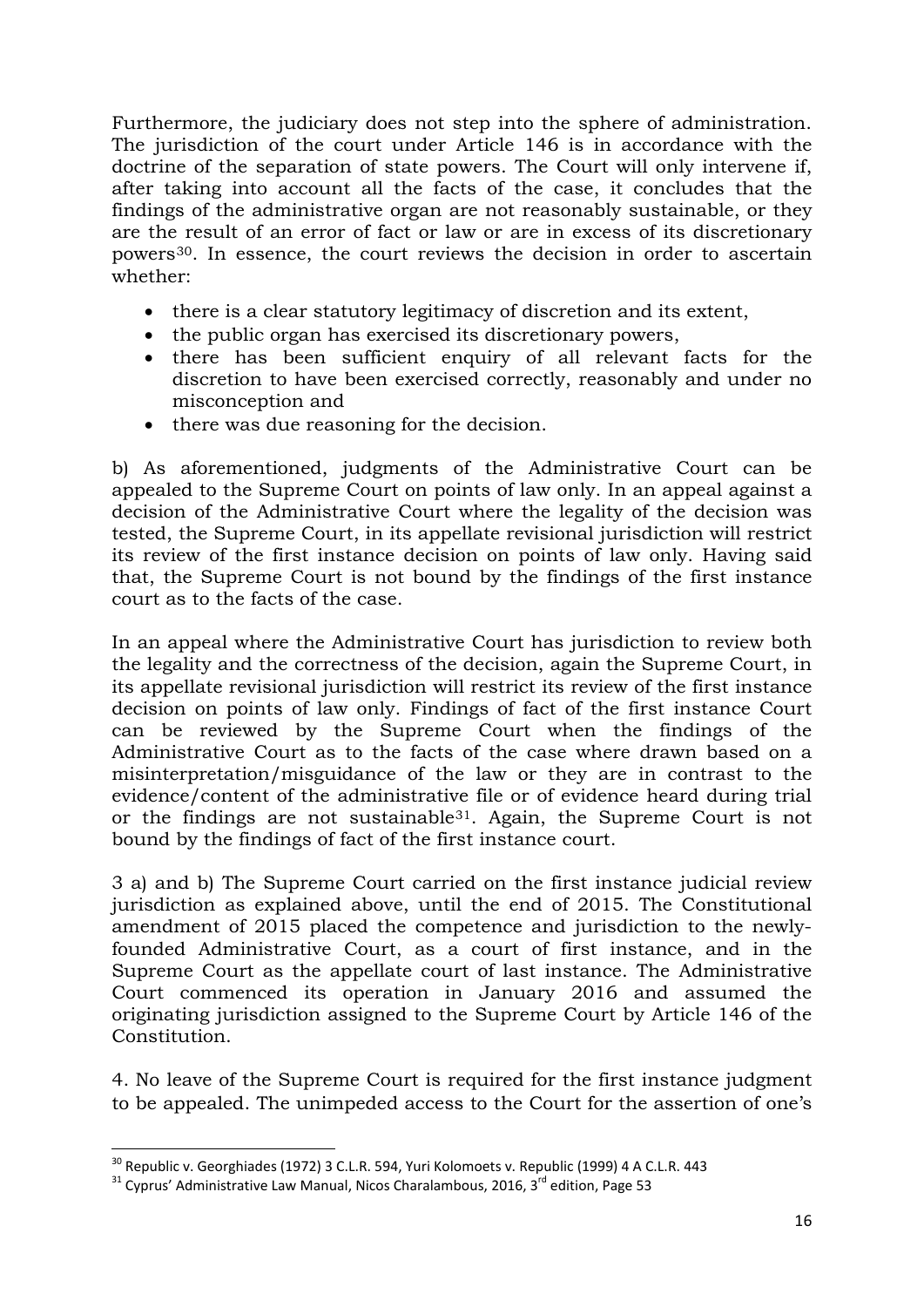rights is acknowledged by Article 30.1 of the Constitution as a fundamental right of the individual. Once a judicial review appeal is lodged, then the procedure is governed by the **Appeals (Pre-trial procedure, Written Skeleton arguments, Advocacy time limits and Summary procedure for striking out manifestly unfounded appeals) Procedure Rules of 1996.** Judicial review appeals are conducted in a two-stage process. First, written submissions are filed. Once that stage is completed (conclusion of the pretrial stage) the Court will enter the appeal for hearing (oral hearing stage). Following the hearing, judgment is reserved by the Court.

Having said that, by virtue of Article 134.2 of the Constitution, the Supreme Court may strike out any appeal that appears to be prima facie frivolous, after hearing the parties' arguments and may dismiss it without a public hearing if satisfied that it is in fact frivolous. In practice however, the Supreme Court never dismisses an appeal without a public hearing.

5. As explained above, in Cyprus' legal system no procedure of admittance/leave/permission of the Court is required for a party to file a judicial review appeal.

Judicial review appeals are conducted in a two-stage process. By virtue of the **Appeals (Pre-trial procedure, Written Skeleton arguments, Advocacy time limits and Summary procedure for striking out manifestly unfounded appeals) Procedure Rules of 1996,** written submissions are filed first (pre-trial stage). Once that stage is completed, the Court will enter the appeal for hearing (oral hearing stage). Following the hearing, judgment is reserved by the Court.

One of the distinctive features of administrative justice is the common use of written proceedings by the Court. Written submissions/statements are, indeed, an indispensable part of the procedure. Once written submissions are filed however, an oral hearing will follow in all cases. By virtue of constitutional provisions, oral hearings are a sine qua non obligation for the fair determination of a case.

In fact, under the **Appeals (Pre-trial procedure, Written Skeleton arguments, Advocacy time limits and Summary procedure for striking out manifestly unfounded appeals) Procedure Rules of 1996,** the Court may enter an appeal for hearing without undertaking the pre-trial stage in which written submissions are filed, if the Court considers it just. The Rules of Court, make no provisions for an oral hearing to be omitted under the directions of the Court. The reason for this is explained below.

Administrative proceedings conducted only in writing would raise a constitutional point of concern. Conducting them solely in writing means that there is no court room hearing to observe. Articles 134.1 and 154 of the Constitution stipulate that court sessions of the Supreme Court for all proceedings are public but the court may hear any proceeding in the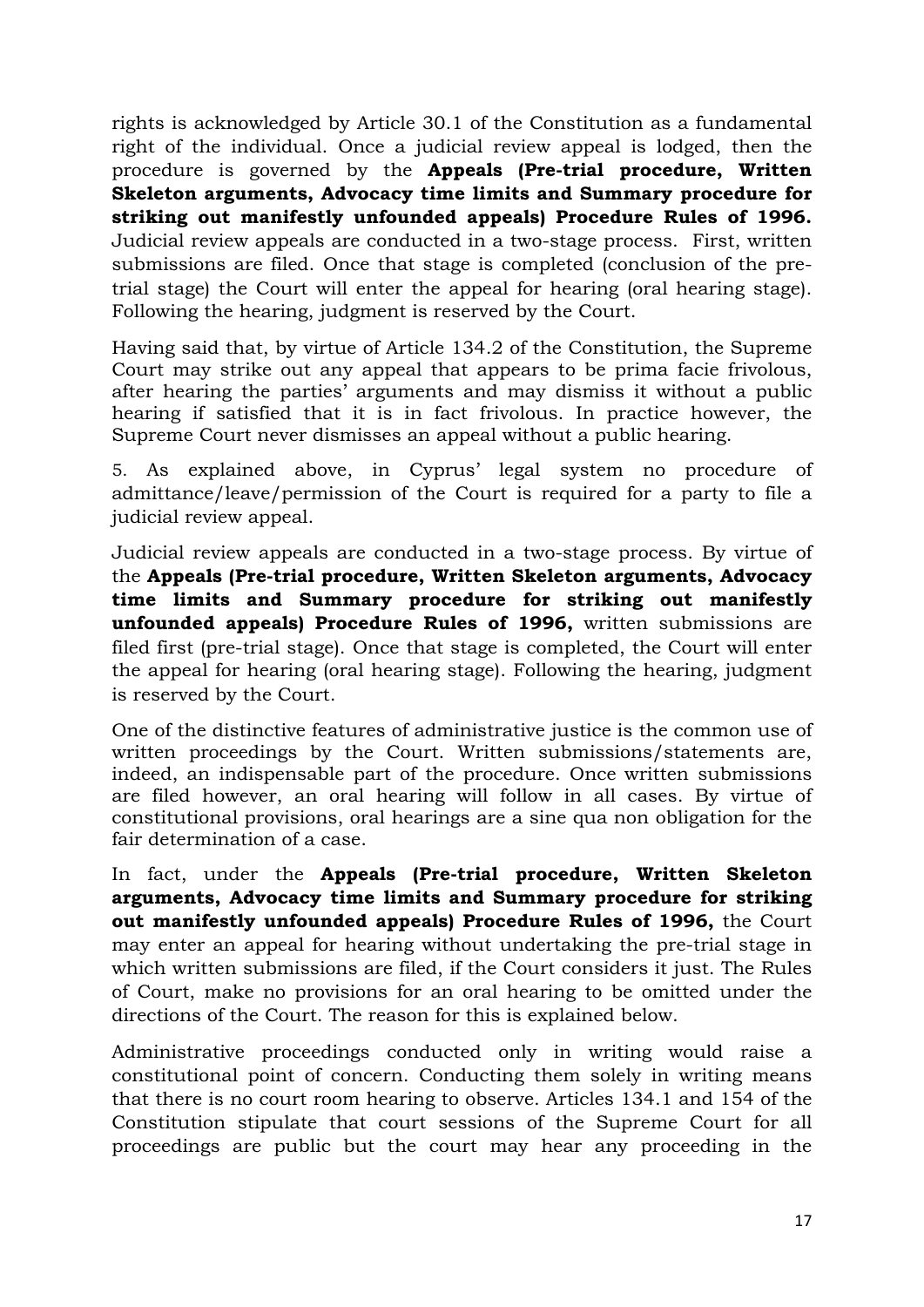presence of the parties only, if it considers it to be in the interest of the orderly conduct or national security or public morals.

Similarly, *Article 30.2 of the Constitution* guarantees that hearings of all courts must be held in public, except in exceptional cases for the interest of national security, or constitutional order, or public order, or public safety, or public morals or for the interest of juveniles, or the protection of parties' private life, or for special circumstances under the opinion of the court, or publicity will adversely affect the interests of justice*.* Likewise, similar provisions are provided in *Article 6.1* of the *ECHR*.

6. a) The common-law system, based on the principle of *stare decisis* means that the judiciary should assign similar outcomes to similar cases  $32$ . The doctrine of precedent law is a fundamental pillar of law, interlinked with *legal certainty* (predictability) and the *rule of law*[33](#page-18-1).

In addition, a number of judicial review appeals may be joined and heard together by the Court, under the Court's inherent jurisdiction for the interest of justice, if all appeals have been filed against the same administrative decision or the judgment of the Court in one of them will affect the status of the other. In this instance, the Court will deliver one judgment for all co-joined appeals.

b) to c) One of the fundamental principles on which the courts in Cyprus proceed is that of *stare decisis*. All lower Courts are bound by the case law of the Supreme Court. The *ratio decidendi* of the judgment is binding, unlike *obiter dictum*. A refusal or omission, by a lower court, to apply precedent of the Supreme Court would result to an error of law, which would be subject to an appeal.

The doctrine of precedent law is a fundamental pillar of law, interlinked with *legal certainty* (predictability) and the *rule of law*[34](#page-18-2). When issues of divergence or deviation from precedent law arise, they are dealt with by an enlarged Bench or by the Full Bench of the Supreme Court and not by a panel of special formation. The Plenary of the Supreme Court may depart from its own earlier precedent if the decision was taken *per incuriam* or there have been material changes in circumstances in the application of the legal

<span id="page-18-0"></span><sup>&</sup>lt;sup>32</sup> Ronald Watts and others v. Laouri and others, Civil Appeal 319/2008, 7/7/2014 (majority ruling), Republic v. Demetriades (1977) 3 C.L.R. 213, 263-264, Nicolaou and others v. Nicolaou and others (No. 2) (1992) 1B C.L.R. 1338, 1405-1406, Republic and others v. Yiallourou and others (1995) 3 C.L.R. 363, 373-374, Mavrogenis v. House of Representatives and others (No. 3) (1996) 1 C.L.R. 315, 332-337, Koulounti and others v. House of Representatives and others (1997) 1B C.L.R. 1026, 1105, Vironas v. Republic (1999) 3 C.L.R. 77, 85, Christos Hadjikyriakou Properties Ltd v. Republic (2001) 3B C.L.R. 901, 905, Antenna TV Ltd and others v. CY.T.A. and others (2002) 3 C.L.R. 793, 809-811, Panayides Contracting Ltd v. Charalambous (2004) 1A C.L.R. 416, 488 and Investylia Public Company Ltd v. Tseriotis, Civil Appeal 9/2009 and 10/2009, 13/3/2013

<span id="page-18-1"></span><sup>&</sup>lt;sup>33</sup> Ronald Watts and others v. Laouri and others, Civil Appeal 319/2008, 7/7/2014 (majority ruling), Republic and others v. Yiallourou and others (1995) 3 C.L.R. 363<br><sup>34</sup> Ronald Watts and others v. Laouri and others, Civil Appeal 319/2008, 7/7/2014 (majority ruling), Republic

<span id="page-18-2"></span>and others v. Yiallourou and others (1995) 3 C.L.R. 363